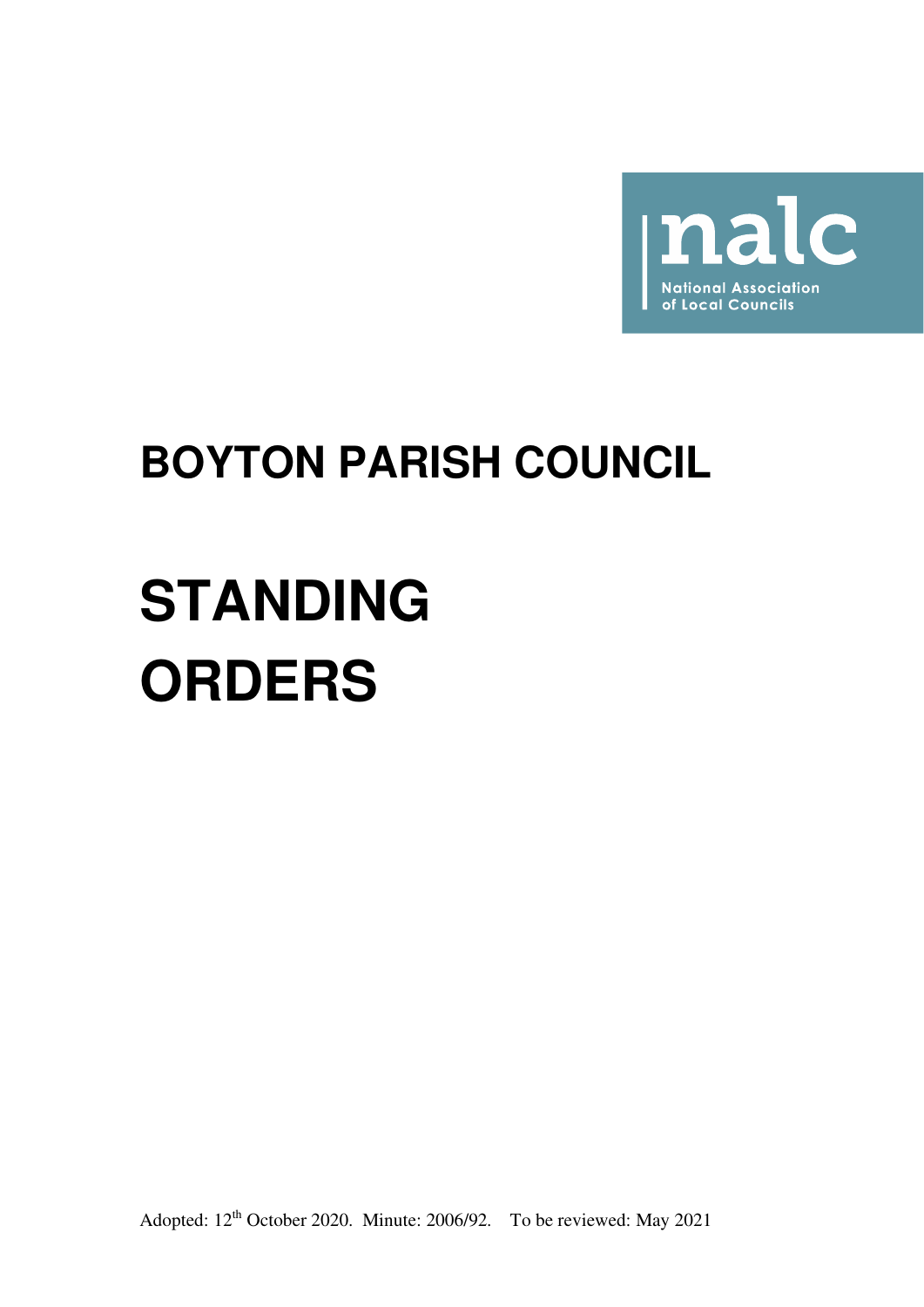**These Standing Orders are based upon the Model Standing Orders provided by NALC. The amendments reflect the situation of Boyton Parish Council within Cornwall and follow the suggested wording provided by CALC.** 

**National Association of Local Councils (NALC) 109 Great Russell Street London WC1B 3LD** 

**020 7637 1865 | nalc@nalc.gov.uk | www.nalc.gov.uk** 

**© NALC 2018. All rights are reserved. No part of this publication may be reproduced or used for commercial purposes without the written permission of NALC save that councils in membership of NALC have permission to edit and use the model standing orders in this publication for their governance purposes.** 

**Permission is given to use NALC's logo in the presented format only.**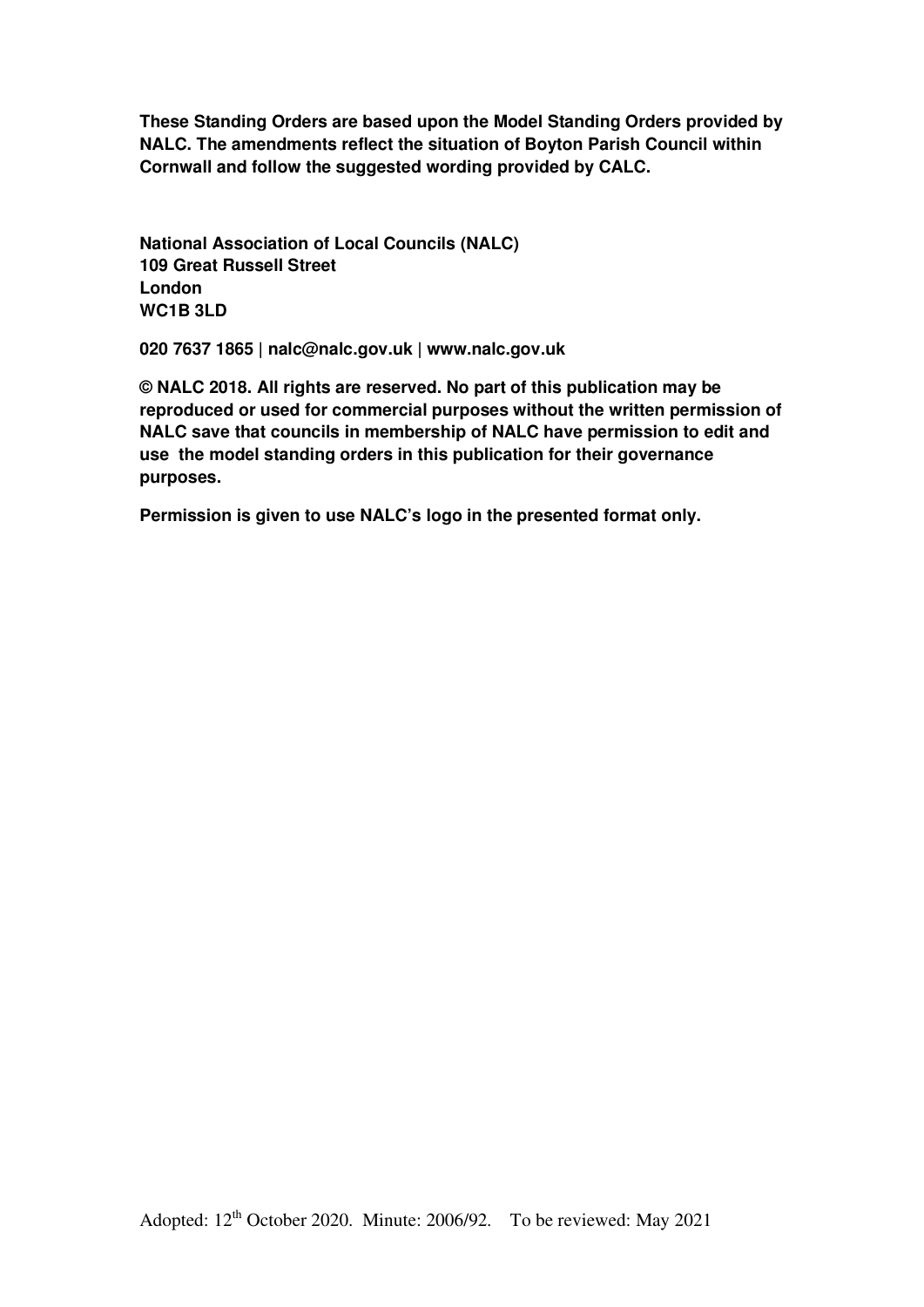| 1. |                                                           |  |
|----|-----------------------------------------------------------|--|
| 2. |                                                           |  |
| 3. |                                                           |  |
| 4. |                                                           |  |
| 5. |                                                           |  |
| 6. | EXTRAORDINARY MEETINGS OF THE COUNCIL, COMMITTEES AND     |  |
| 7. |                                                           |  |
| 8. |                                                           |  |
| 9. | MOTIONS FOR A MEETING THAT REQUIRE WRITTEN NOTICE TO      |  |
|    | 10. MOTIONS AT A MEETING THAT DO NOT REQUIRE WRITTEN      |  |
|    |                                                           |  |
|    |                                                           |  |
|    |                                                           |  |
|    |                                                           |  |
|    |                                                           |  |
|    |                                                           |  |
|    |                                                           |  |
|    |                                                           |  |
|    |                                                           |  |
|    |                                                           |  |
|    | 21. RESPONSIBILITIES UNDER DATA PROTECTION LEGISLATION 27 |  |
|    |                                                           |  |
|    |                                                           |  |
|    | 24. COMMUNICATING WITH DISTRICT AND COUNTY OR UNITARY     |  |
|    |                                                           |  |
|    |                                                           |  |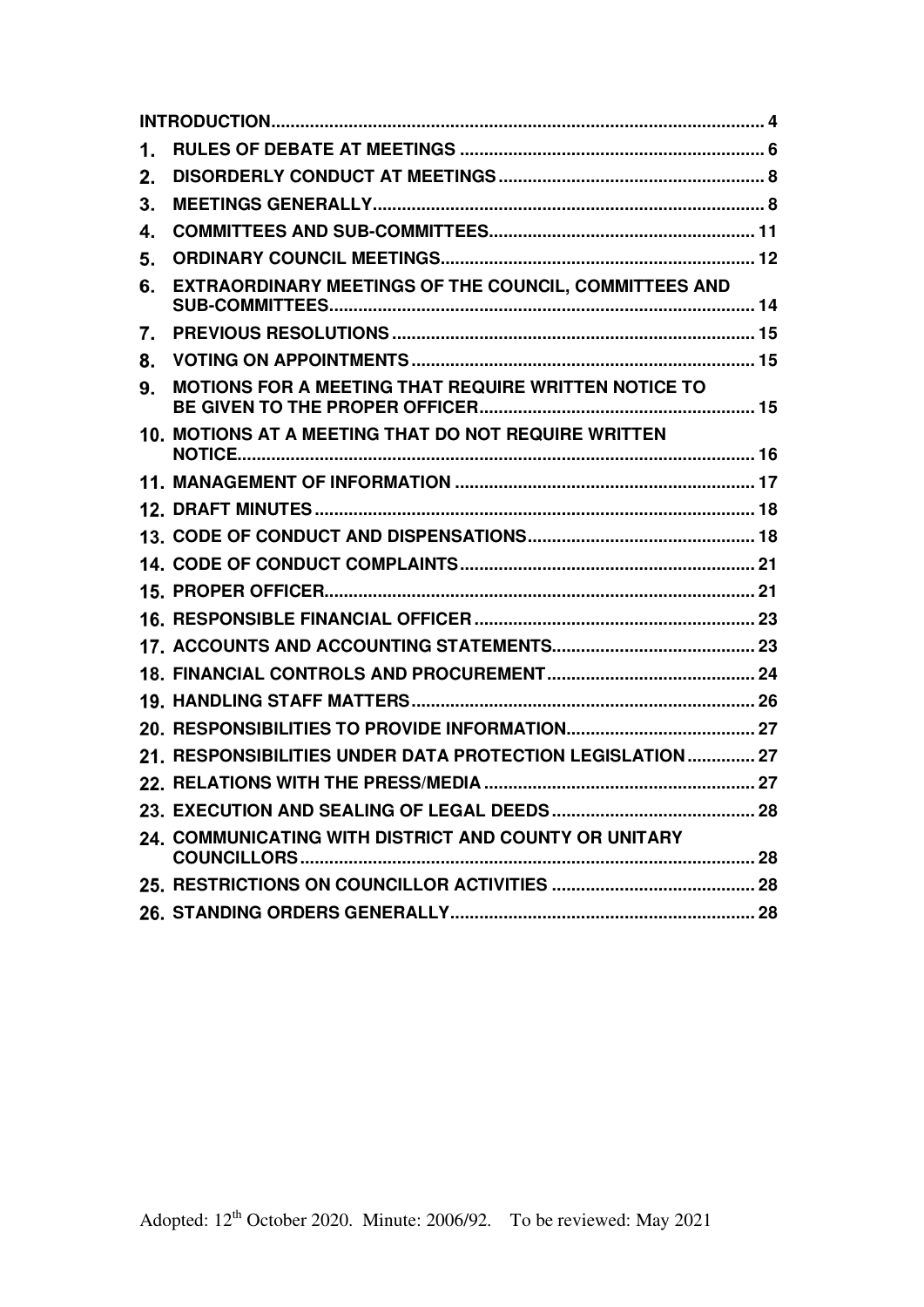## **INTRODUCTION**

These model standing orders update the National Association of Local Council (NALC) model standing orders contained in "Local Councils Explained" by Meera Tharmarajah (© 2013 NALC). This publication contains new model standing orders which reference new legislation introduced after 2013 when the last model standing orders were published.

## **HOW TO USE MODEL STANDING ORDERS**

Standing orders are the written rules of a local council. Standing orders are essential to regulate the proceedings of a meeting. A council may also use standing orders to confirm or refer to various internal organisational and administrative arrangements. The standing orders of a council are not the same as the policies of a council but standing orders may refer to them.

Local councils operate within a wide statutory framework. NALC model standing orders incorporate and reference many statutory requirements to which councils are subject. It is not possible for the model standing orders to contain or reference all the statutory or legal requirements which apply to local councils. For example, it is not practical for model standing orders to document all obligations under data protection legislation. The statutory requirements to which a council is subject apply whether or not they are incorporated in a council's standing orders.

The model standing orders do not include model financial regulations. Financial regulations are standing orders to regulate and control the financial affairs and accounting procedures of a local council. The financial regulations, as opposed to the standing orders of a council, include most of the requirements relevant to the council's Responsible Financial Officer. Model financial regulations are available to councils in membership of NALC.

## **DRAFTING NOTES**

Model standing orders that are in bold type contain legal and statutory requirements. It is recommended that councils adopt them without changing them or their meaning. Model standing orders not in bold are designed to help councils operate effectively but they do not contain statutory requirements so they may be adopted as drafted or amended to suit a council's needs. It is NALC's view that all model standing orders will generally be suitable for councils.

For convenience, the word "councillor" is used in model standing orders and, unless the context suggests otherwise, includes a non-councillor with or without voting rights.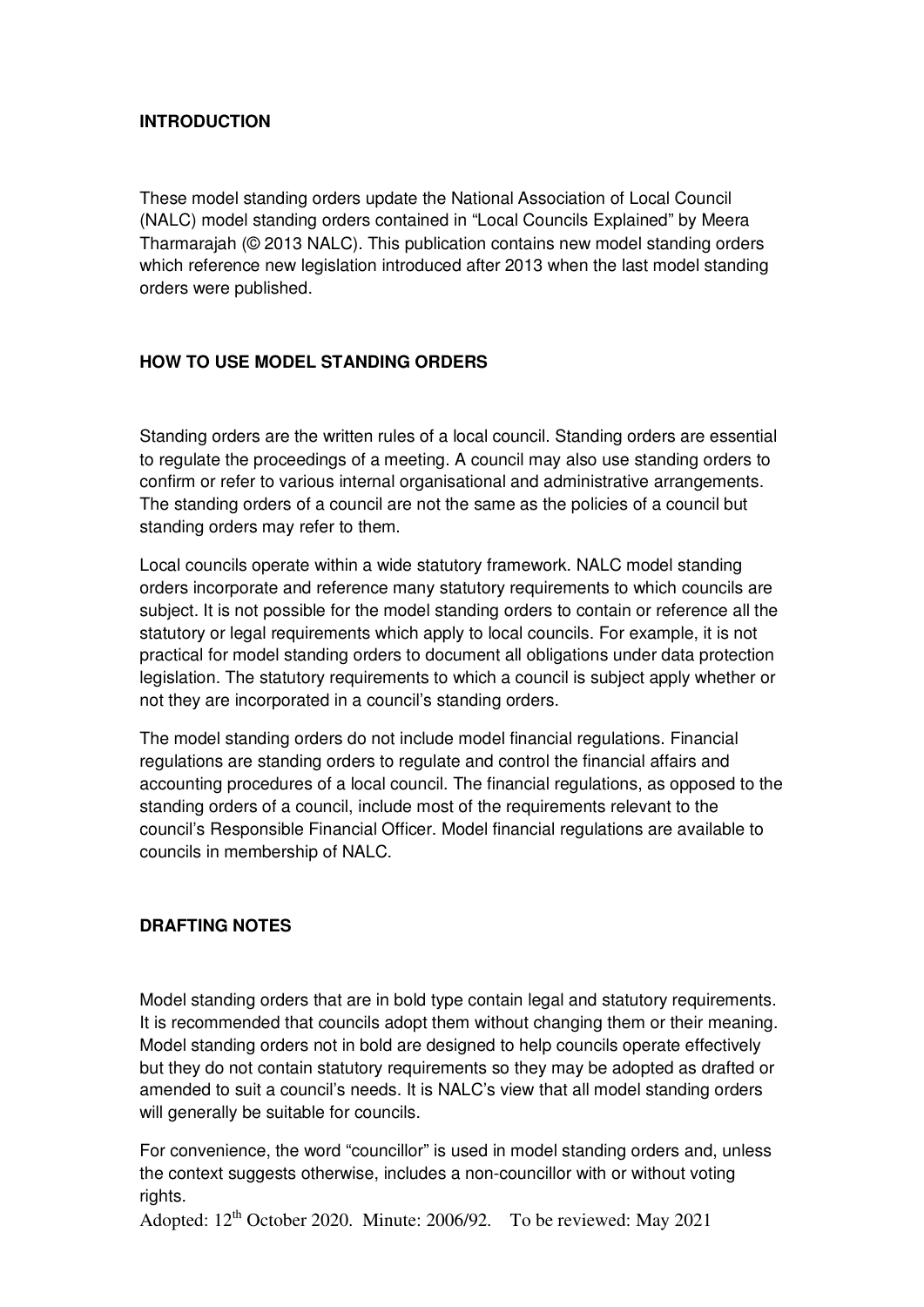A model standing order that includes brackets like this '( )' requires information to be inserted by a council. A model standing order that includes brackets like this '[ ]' and the term 'OR' provides alternative options for a council to choose from when determining standing orders.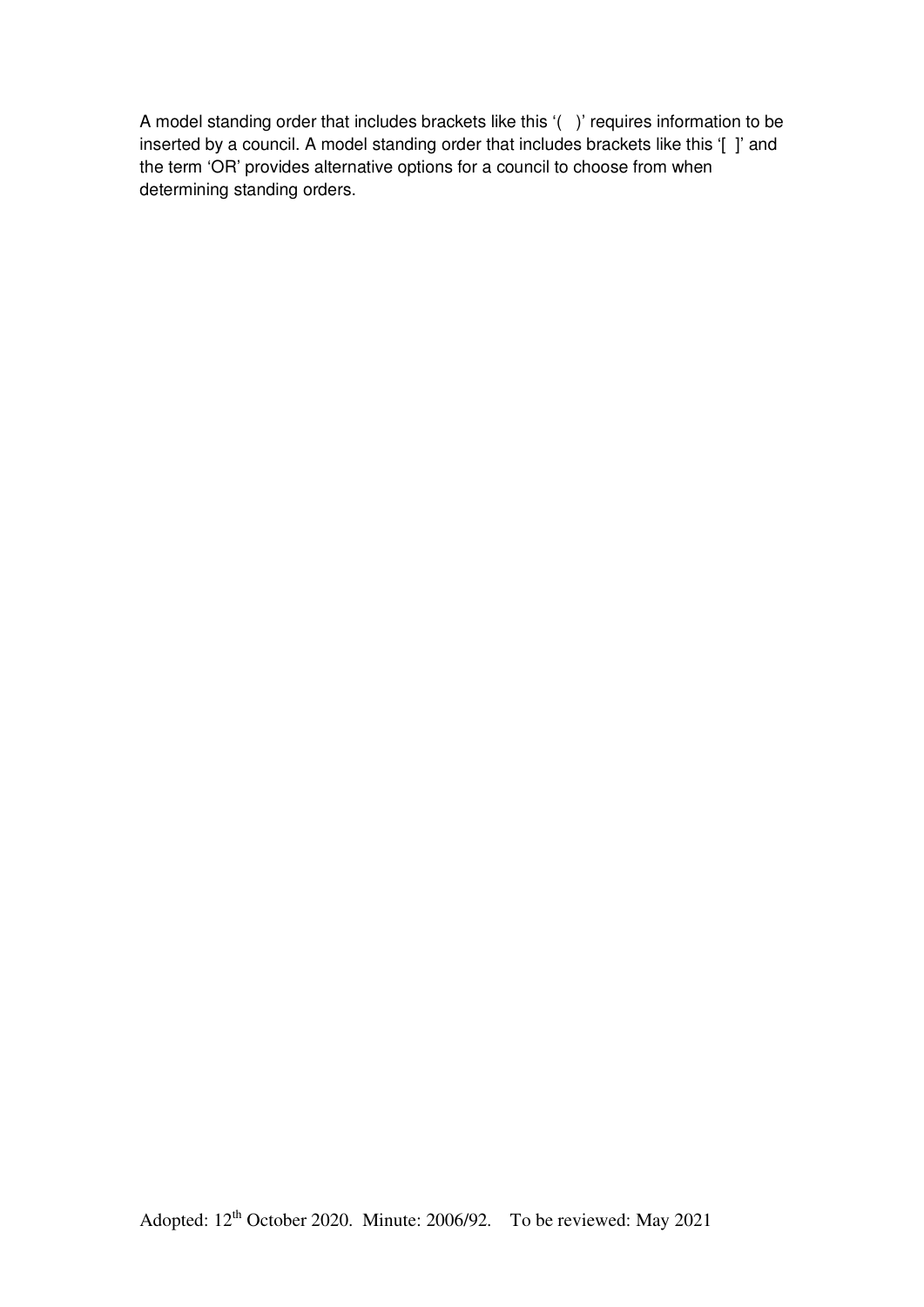#### $1.$ **RULES OF DEBATE AT MEETINGS**

- a Motions on the agenda shall be considered in the order that they appear unless the order is changed at the discretion of the chairman of the meeting.
- b A motion (including an amendment) shall not be progressed unless it has been moved and seconded.
- c A motion on the agenda that is not moved by its proposer may be treated by the chairman of the meeting as withdrawn.
- d If a motion (including an amendment) has been seconded, it may be withdrawn by the proposer only with the consent of the seconder and the meeting.
- e An amendment is a proposal to remove or add words to a motion. It shall not negate the motion.
- f If an amendment to the original motion is carried, the original motion (as amended) becomes the substantive motion upon which further amendment(s) may be moved.
- g An amendment shall not be considered unless early verbal notice of it is given at the meeting and, if requested by the chairman of the meeting, is expressed in writing to the chairman.
- h A councillor may move an amendment to his own motion if agreed by the meeting. If a motion has already been seconded, the amendment shall be with the consent of the seconder and the meeting.
- i If there is more than one amendment to an original or substantive motion, the amendments shall be moved in the order directed by the chairman of the meeting.
- j Subject to standing order 1(k), only one amendment shall be moved and debated at a time, the order of which shall be directed by the chairman of the meeting.
- k One or more amendments may be discussed together if the chairman of the meeting considers this expedient but each amendment shall be voted upon separately.
- l A councillor may not move more than one amendment to an original or substantive motion.
- m The mover of an amendment has no right of reply at the end of debate on it.
- n Where a series of amendments to an original motion are carried, the mover of the original motion shall have a right of reply either at the end of debate on the first amendment or at the very end of debate on the final substantive motion immediately before it is put to the vote.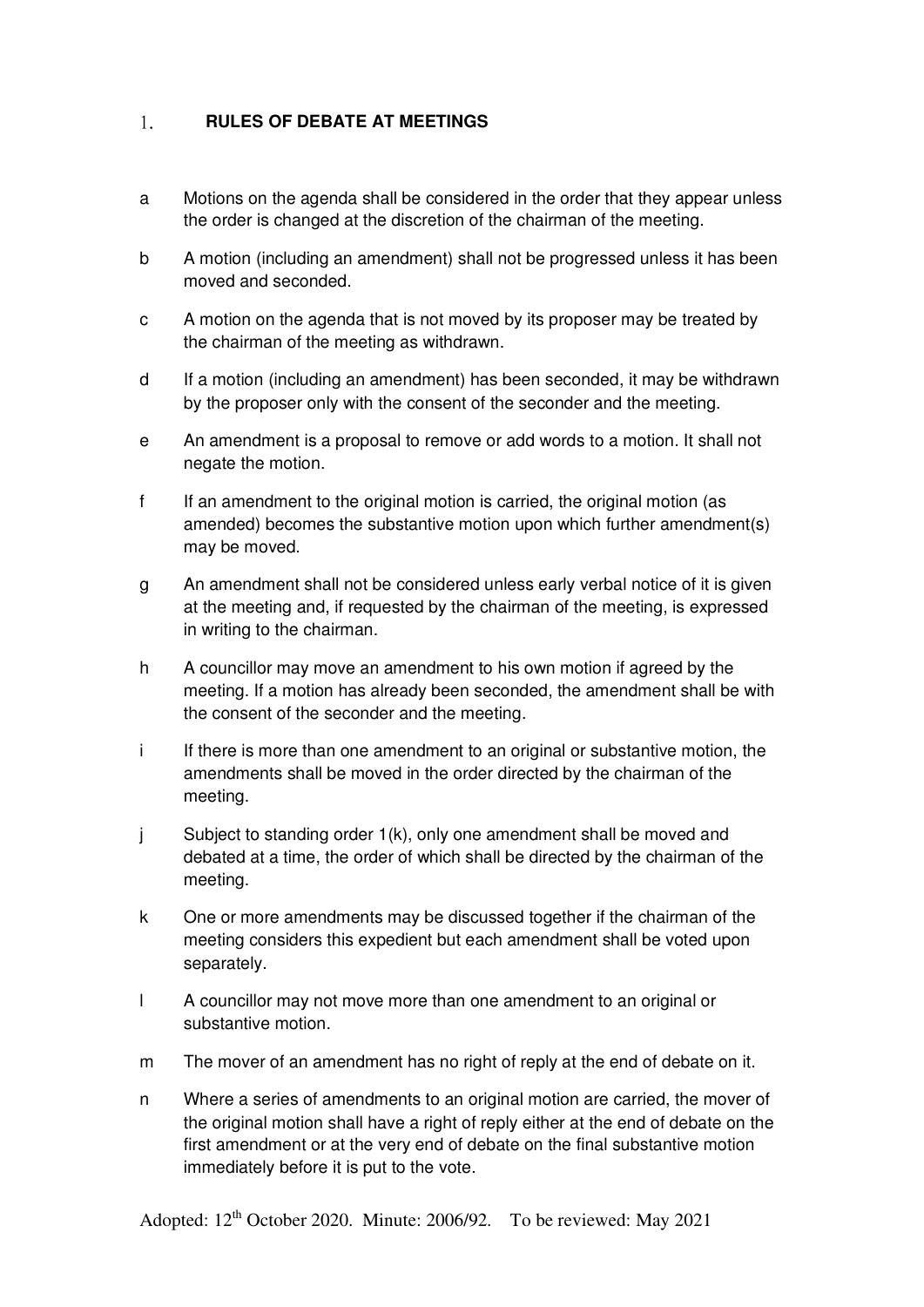- o Unless permitted by the chairman of the meeting, a councillor may speak once in the debate on a motion except:
	- i. to speak on an amendment moved by another councillor;
	- ii. to move or speak on another amendment if the motion has been amended since he last spoke;
	- iii. to make a point of order;
	- iv. to give a personal explanation; or
	- v. to exercise a right of reply.
- p During the debate on a motion, a councillor may interrupt only on a point of order or a personal explanation and the councillor who was interrupted shall stop speaking. A councillor raising a point of order shall identify the standing order which he considers has been breached or specify the other irregularity in the proceedings of the meeting he is concerned by.
- q A point of order shall be decided by the chairman of the meeting and his decision shall be final.
- r When a motion is under debate, no other motion shall be moved except:
	- i. to amend the motion;
	- ii. to proceed to the next business;
	- iii. to adjourn the debate;
	- iv. to put the motion to a vote;
	- v. to ask a person to be no longer heard or to leave the meeting;
	- vi. to refer a motion to a committee or sub-committee for consideration;
	- vii. to exclude the public and press;
	- viii. to adjourn the meeting; or
	- ix. to suspend particular standing order(s) excepting those which reflect mandatory statutory or legal requirements.
- s Before an original or substantive motion is put to the vote, the chairman of the meeting shall be satisfied that the motion has been sufficiently debated and that the mover of the motion under debate has exercised or waived his right of reply.
- t Excluding motions moved under standing order 1(r), the contributions or speeches by a councillor shall relate only to the motion under discussion and shall not exceed 5 minutes without the consent of the chairman of the meeting.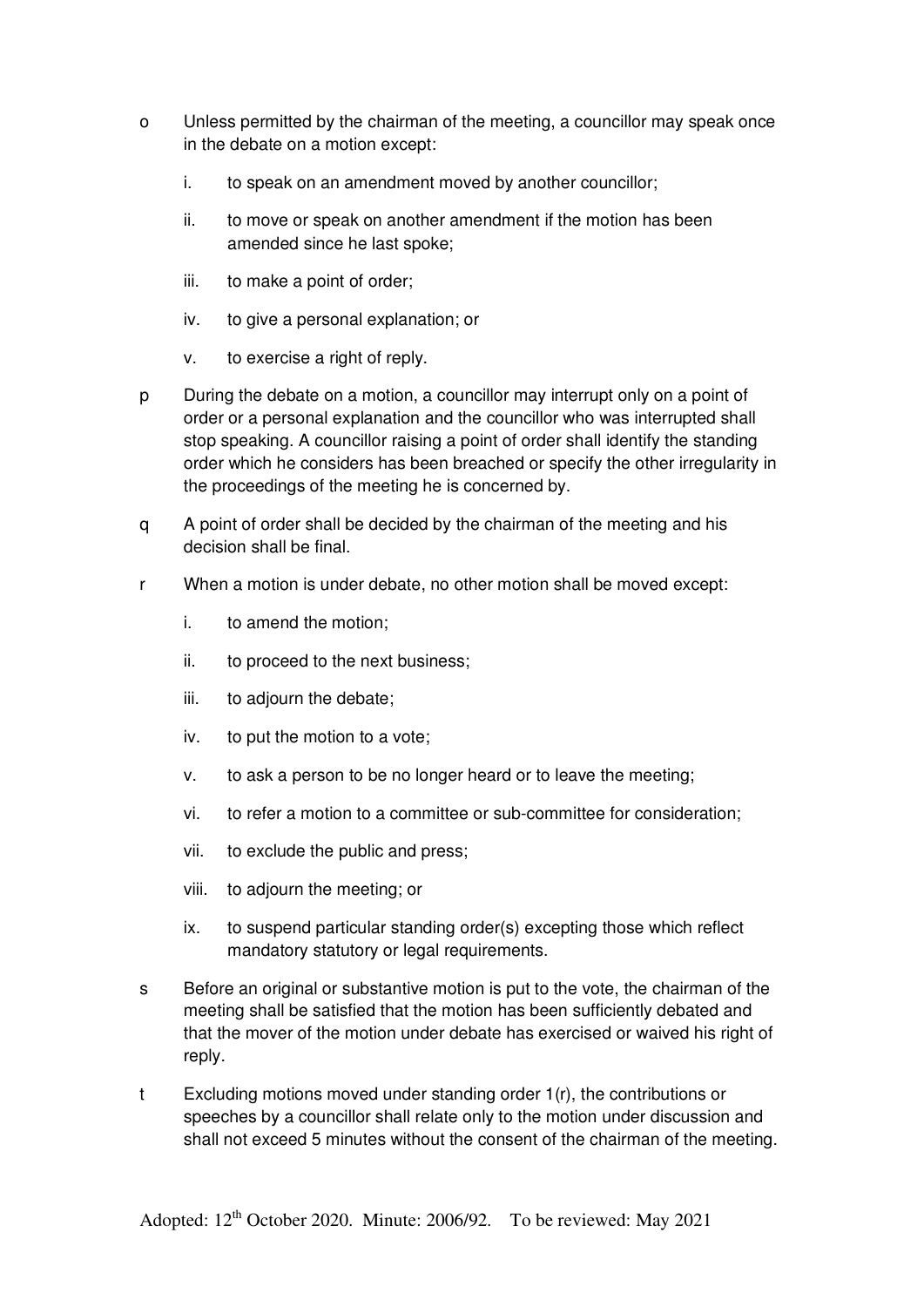#### $2.$ **DISORDERLY CONDUCT AT MEETINGS**

- a No person shall obstruct the transaction of business at a meeting or behave offensively or improperly. If this standing order is ignored, the chairman of the meeting shall request such person(s) to moderate or improve their conduct.
- b If person(s) disregard the request of the chairman of the meeting to moderate or improve their conduct, any councillor or the chairman of the meeting may move that the person be no longer heard or be excluded from the meeting. The motion, if seconded, shall be put to the vote without discussion.
- c If a resolution made under standing order 2(b) is ignored, the chairman of the meeting may take further reasonable steps to restore order or to progress the meeting. This may include temporarily suspending or closing the meeting.

#### $\overline{3}$ . **MEETINGS GENERALLY**

| <b>Full Council meetings</b> | ● |
|------------------------------|---|
| Committee meetings           |   |
| Sub-committee meetings       |   |

| a | Meetings shall not take place in premises which at the time of the meeting<br>are used for the supply of alcohol, unless no other premises are available<br>free of charge or at a reasonable cost.                                                                                                                                                 |
|---|-----------------------------------------------------------------------------------------------------------------------------------------------------------------------------------------------------------------------------------------------------------------------------------------------------------------------------------------------------|
| b | The minimum three clear days for notice of a meeting does not include<br>the day on which notice was issued, the day of the meeting, a Sunday, a<br>day of the Christmas break, a day of the Easter break or of a bank holiday<br>or a day appointed for public thanksgiving or mourning.                                                           |
| C | The minimum three clear days' public notice of a meeting does not<br>include the day on which the notice was issued or the day of the meeting.                                                                                                                                                                                                      |
| d | Meetings shall be open to the public unless their presence is prejudicial<br>to the public interest by reason of the confidential nature of the business<br>to be transacted or for other special reasons. The public's exclusion from<br>part or all of a meeting shall be by a resolution which shall give reasons<br>for the public's exclusion. |
| e | Members of the public may make representations, answer questions and give<br>evidence at a meeting which they are entitled to attend in respect of the<br>business on the agenda.                                                                                                                                                                   |
| f | At the Chairman's discretion and with the agreement of the council, a member<br>of the public may be invited to answer questions on matters of fact relating to<br>the item under consideration by the Council at that point on the agenda where                                                                                                    |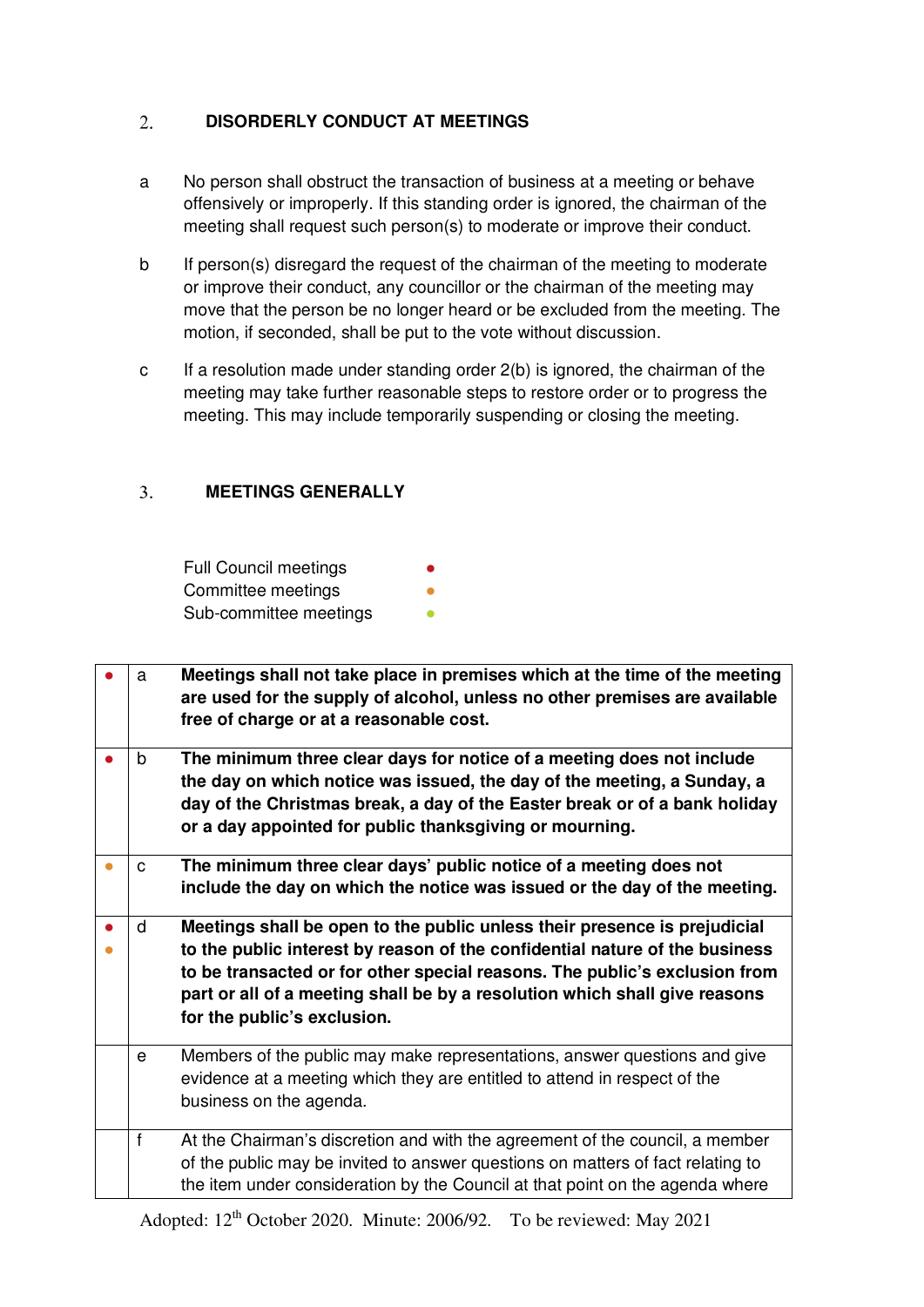|              | the matter is being discussed.                                                                                                                                                                                                                                                                                                                                                              |  |  |  |
|--------------|---------------------------------------------------------------------------------------------------------------------------------------------------------------------------------------------------------------------------------------------------------------------------------------------------------------------------------------------------------------------------------------------|--|--|--|
| g            | Subject to standing order 3(f), a member of the public shall not speak for more<br>than 5 minutes.                                                                                                                                                                                                                                                                                          |  |  |  |
| h            | In accordance with standing order 3(e), a question shall not require a response<br>at the meeting nor start a debate on the question. The chairman of the meeting<br>may direct that a written or oral response be given.                                                                                                                                                                   |  |  |  |
| i.           | A person shall raise his hand when requesting to speak and stand when<br>speaking (except when a person has a disability or is likely to suffer discomfort).<br>The chairman of the meeting may at any time permit a person to be seated<br>when speaking.                                                                                                                                  |  |  |  |
| j            | A person who speaks at a meeting shall direct his comments to the chairman of<br>the meeting.                                                                                                                                                                                                                                                                                               |  |  |  |
| k            | Only one person is permitted to speak at a time. If more than one person wants<br>to speak, the chairman of the meeting shall direct the order of speaking.                                                                                                                                                                                                                                 |  |  |  |
| $\mathbf{I}$ | The press shall be provided with reasonable facilities for the taking of<br>their report of all or part of a meeting at which they are entitled to be<br>present.                                                                                                                                                                                                                           |  |  |  |
| m            | Subject to standing orders which indicate otherwise, anything authorised<br>or required to be done by, to or before the Chairman of the Council may in<br>his absence be done by, to or before the Vice-Chairman of the Council (if<br>there is one).                                                                                                                                       |  |  |  |
| n            | The Chairman of the Council, if present, shall preside at a meeting. If the<br>Chairman is absent from a meeting, the Vice-Chairman of the Council (if<br>there is one) if present, shall preside. If both the Chairman and the Vice-<br>Chairman are absent from a meeting, a councillor as chosen by the<br>councillors present at the meeting shall preside at the meeting.              |  |  |  |
| O            | Subject to a meeting being quorate, all questions at a meeting shall be<br>decided by a majority of the councillors and non-councillors with voting<br>rights present and voting.                                                                                                                                                                                                           |  |  |  |
| p            | The chairman of a meeting may give an original vote on any matter put to<br>the vote, and in the case of an equality of votes may exercise his casting<br>vote whether or not he gave an original vote.                                                                                                                                                                                     |  |  |  |
|              | See standing orders 5(h) and (i) for the different rules that apply in the election<br>of the Chairman of the Council at the annual meeting of the Council.                                                                                                                                                                                                                                 |  |  |  |
| q            | Unless standing orders provide otherwise, voting on a question shall be<br>by a show of hands. At the request of a councillor, the voting on any<br>question shall be recorded so as to show whether each councillor present<br>and voting gave his vote for or against that question. Such a request shall<br>be made before moving to the vote and will be taken in alphabetical order of |  |  |  |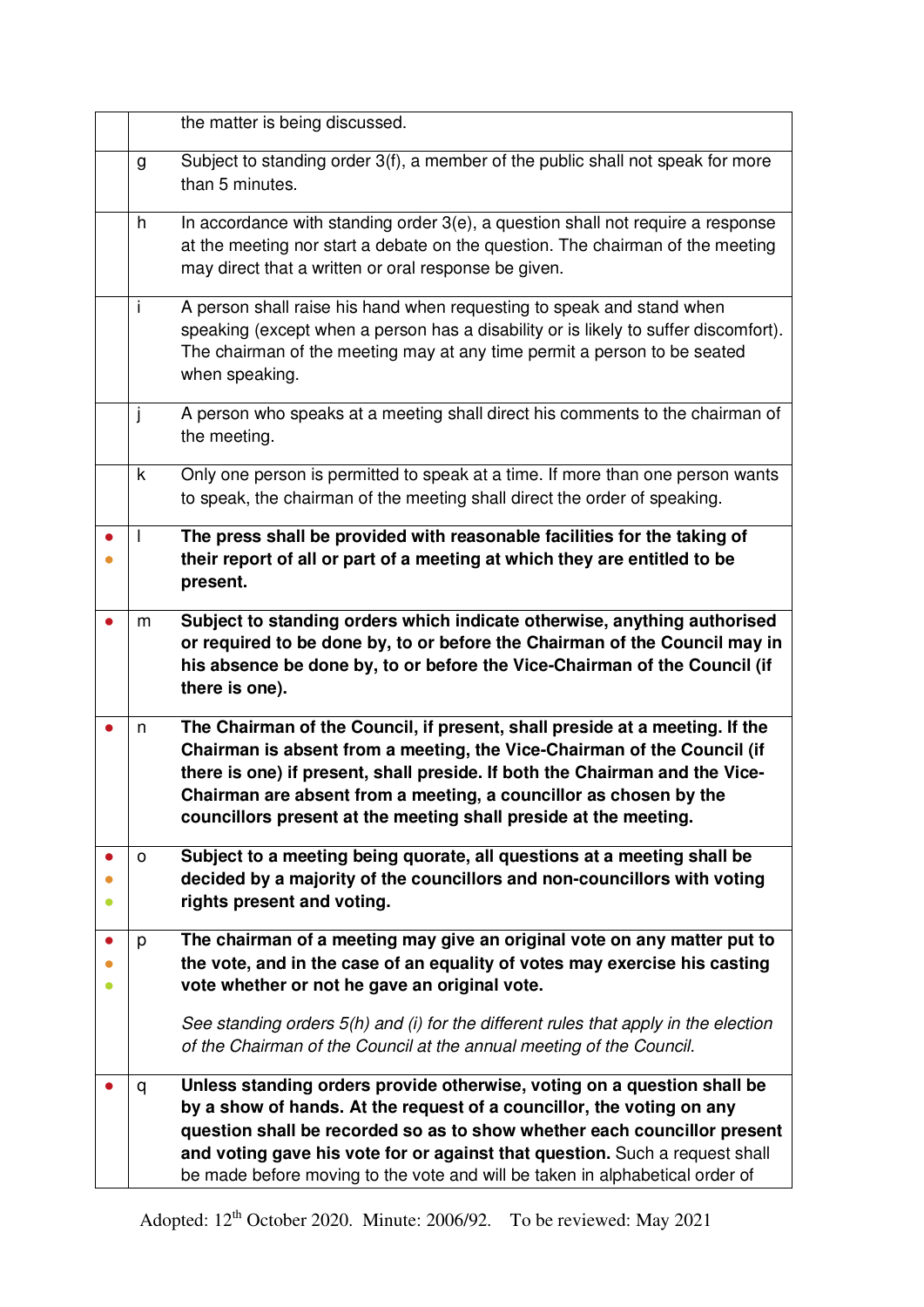|   | those present at the meeting and eligible to vote.                                                                                                                                                                                                                                                                                         |  |  |  |  |  |
|---|--------------------------------------------------------------------------------------------------------------------------------------------------------------------------------------------------------------------------------------------------------------------------------------------------------------------------------------------|--|--|--|--|--|
| r | The minutes of a meeting shall include an accurate record of the following:                                                                                                                                                                                                                                                                |  |  |  |  |  |
|   | i.<br>the time and place of the meeting;                                                                                                                                                                                                                                                                                                   |  |  |  |  |  |
|   | ii.<br>the names of councillors who are present and the names of councillors<br>who are absent:                                                                                                                                                                                                                                            |  |  |  |  |  |
|   | interests that have been declared by councillors and non-councillors with<br>iii.<br>voting rights;                                                                                                                                                                                                                                        |  |  |  |  |  |
|   | the grant of dispensations (if any) to councillors and non-councillors with<br>iv.<br>voting rights;                                                                                                                                                                                                                                       |  |  |  |  |  |
|   | whether a councillor or non-councillor with voting rights left the meeting<br>v.<br>when matters that they held interests in were being considered;                                                                                                                                                                                        |  |  |  |  |  |
|   | vi.<br>if there was a public participation session; and                                                                                                                                                                                                                                                                                    |  |  |  |  |  |
|   | the resolutions made.<br>vii.                                                                                                                                                                                                                                                                                                              |  |  |  |  |  |
| s | A councillor or a non-councillor with voting rights who has a disclosable<br>pecuniary interest or another interest as set out in the Council's code of<br>conduct in a matter being considered at a meeting is subject to statutory<br>limitations or restrictions under the code on his right to participate and<br>vote on that matter. |  |  |  |  |  |
| t | No business may be transacted at a meeting unless at least one-third of<br>the whole number of members of the Council are present and in no case<br>shall the quorum of a meeting be less than three.                                                                                                                                      |  |  |  |  |  |
|   | See standing order 4d(viii) for the quorum of a committee or sub-committee<br>meeting.                                                                                                                                                                                                                                                     |  |  |  |  |  |
| u | If a meeting is or becomes inquorate no business shall be transacted and<br>the meeting shall be closed. The business on the agenda for the meeting shall<br>be adjourned to another meeting.                                                                                                                                              |  |  |  |  |  |
| v | A meeting shall not exceed a period of 3 hours.                                                                                                                                                                                                                                                                                            |  |  |  |  |  |

#### $\overline{4}$ . **FILMING AND RECORDING MEETINGS**

- a When a meeting of the Council, its committees or sub committees is open to the public, any person, if present, may :
	- i. film, photograph or make an audio recording of a meeting;
	- ii. use any other means for enabling persons not present to see or hear proceedings at a meeting as it takes place or later;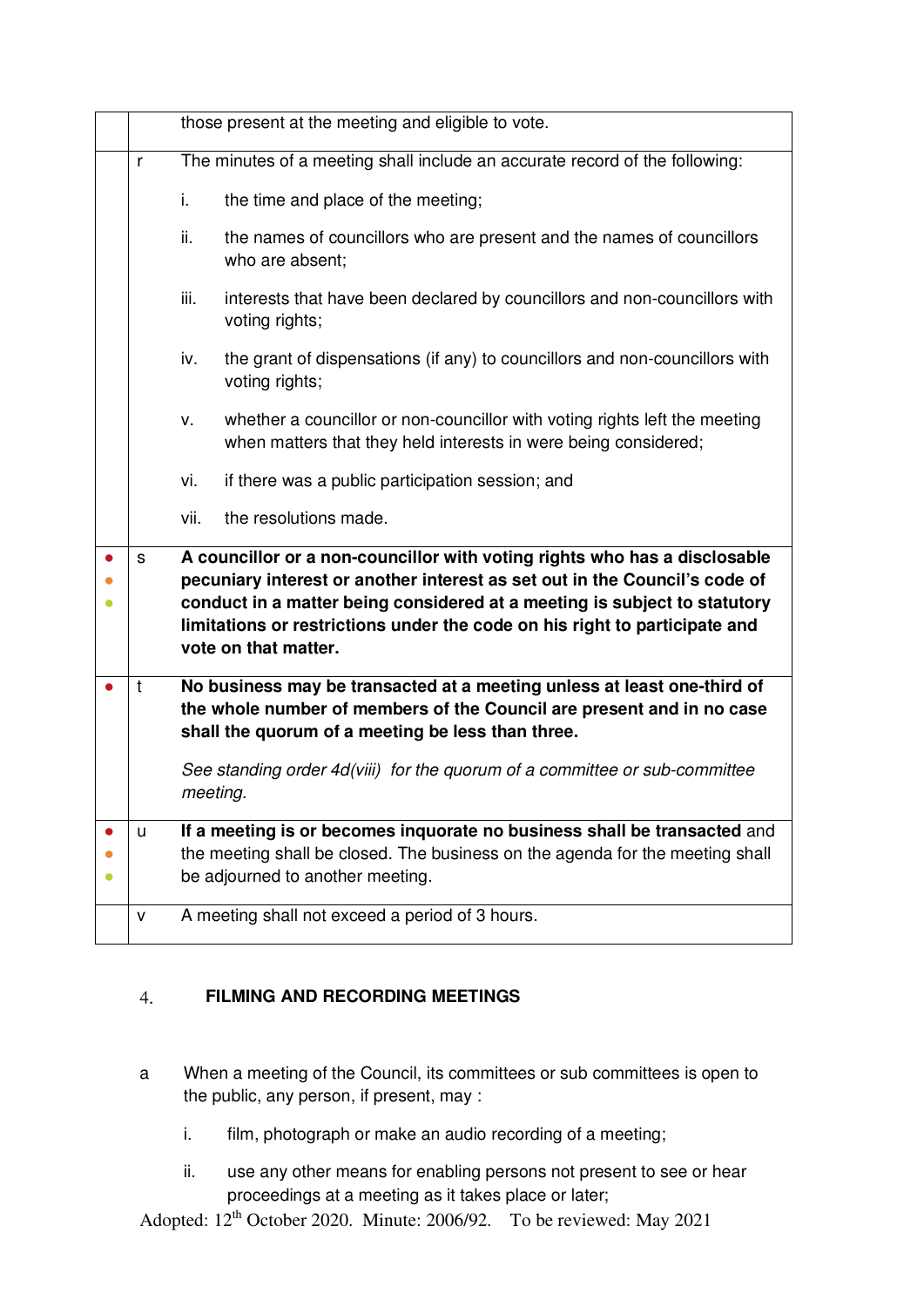- iii. report or comment on the proceedings in writing during or after a meeting or orally report or comment after the meeting.
- b Oral reporting, commentary or broadcasting is not permitted during any part of a meeting of the council, its committees and sub committees.
- c An individual must be present and able to use their equipment in order to film, photograph or audio record a meeting. There will be no opportunity to report on any part of the meeting where the council has resolved to exclude the press and public.
- d Disruptive behaviour :
	- i. No filming, photographing or audio recording of a meeting should be carried out in such a way as to disrupt the proceedings of the meeting.
	- ii. If individual(s) disregard the request of the chairman of the meeting to moderate or improve their behaviour, any councillor or the chairman of the meeting may move that the person be instructed to cease filming, photographing or audio recording. The motion, if seconded, shall be put to the vote without discussion.
	- iii. If a resolution under standing order 4 d ii above is ignored, the chairman of the meeting may take reasonable steps to restore order or to progress the meeting. This may include temporarily suspending or closing the meeting.
- e Members of the Council recording meetings are reminded of their obligations under the Council's Code of Conduct in respect of confidential matters.

#### $5<sub>1</sub>$ **COMMITTEES AND SUB-COMMITTEES**

- a **Unless the Council determines otherwise, a committee may appoint a sub-committee whose terms of reference and members shall be determined by the committee.**
- b **The members of a committee may include non-councillors unless it is a committee which regulates and controls the finances of the Council.**
- c **Unless the Council determines otherwise, all the members of an advisory committee and a sub-committee of the advisory committee may be noncouncillors.**
- d The Council may appoint standing committees or other committees as may be necessary, and: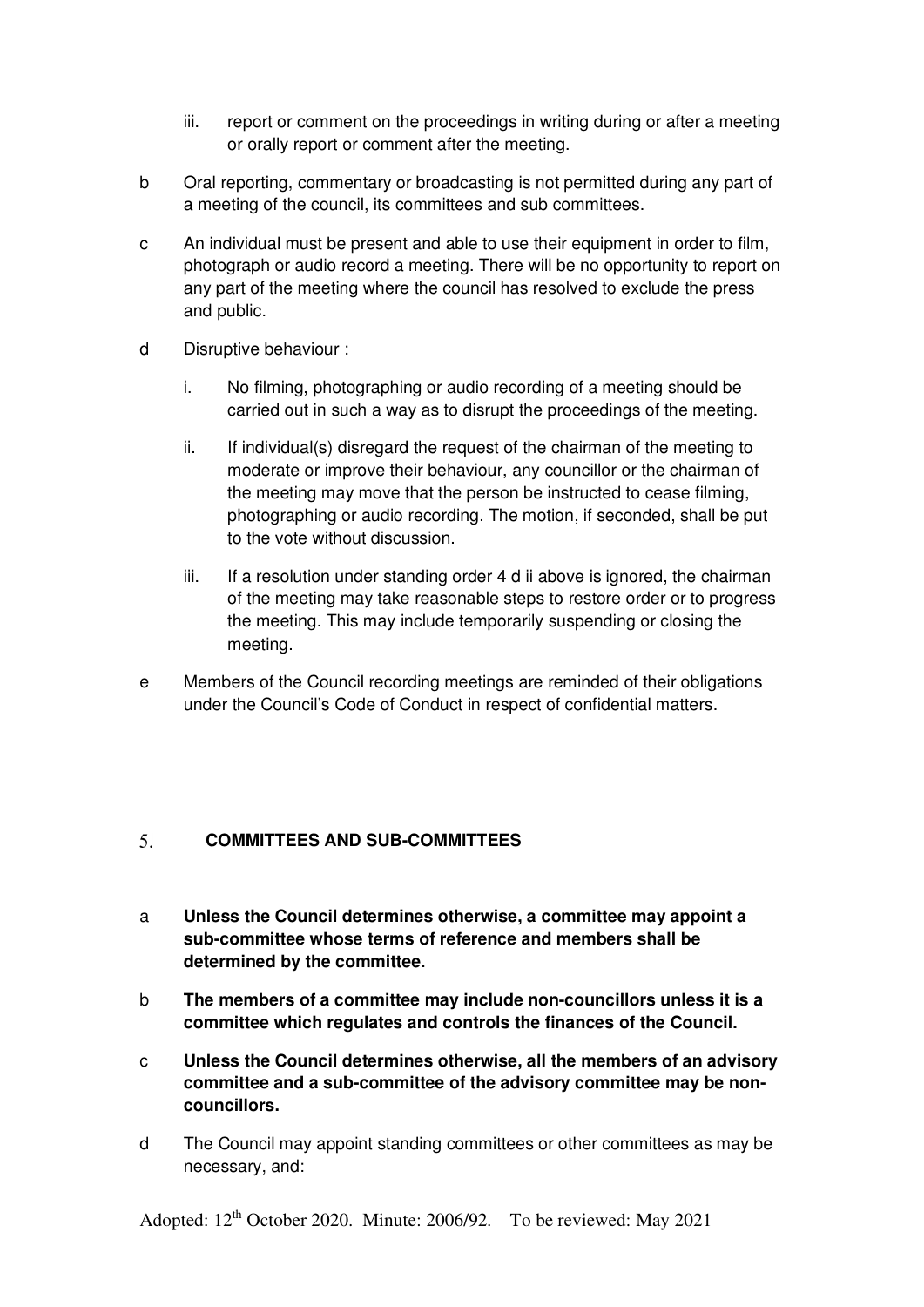- i. shall determine their terms of reference including the scheme of delegation and the role of Chairman and Vice Chairman as ex officio members with or without voting rights;
- ii. shall determine the number and time of the ordinary meetings of a standing committee up until the date of the next annual meeting of the Council;
- iii. shall permit a committee, other than in respect of the ordinary meetings of a committee, to determine the number and time of its meetings;
- iv. shall, subject to standing orders 4(b) and (c), appoint and determine the terms of office of members of such a committee;
- v. may, subject to standing orders 4(b) and (c), appoint and determine the terms of office of the substitute members to a committee whose role is to replace the ordinary members at a meeting of a committee if the ordinary members of the committee confirm to the Proper Officer 7 days before the meeting that they are unable to attend;
- vi. shall, after it has appointed the members of a standing committee, appoint the chairman of the standing committee;
- vii. shall permit a committee other than a standing committee, to appoint its own chairman at the first meeting of the committee;
- viii. shall determine the place, notice requirements and quorum for a meeting of a committee and a sub-committee which, in both cases, shall be no less than three;
- ix. shall determine if the public may participate at a meeting of a committee;
- x. shall determine if the public and press are permitted to attend the meetings of a sub-committee and also the advance public notice requirements, if any, required for the meetings of a sub-committee;
- xi. shall determine if the public may participate at a meeting of a subcommittee that they are permitted to attend; and
- xii. may dissolve a committee or a sub-committee.

#### **ORDINARY COUNCIL MEETINGS**  6.

- a **In an election year, the annual meeting of the Council shall be held on or within 14 days following the day on which the councillors elected take office.**
- b **In a year which is not an election year, the annual meeting of the Council shall be held on such day in May as the Council decides.**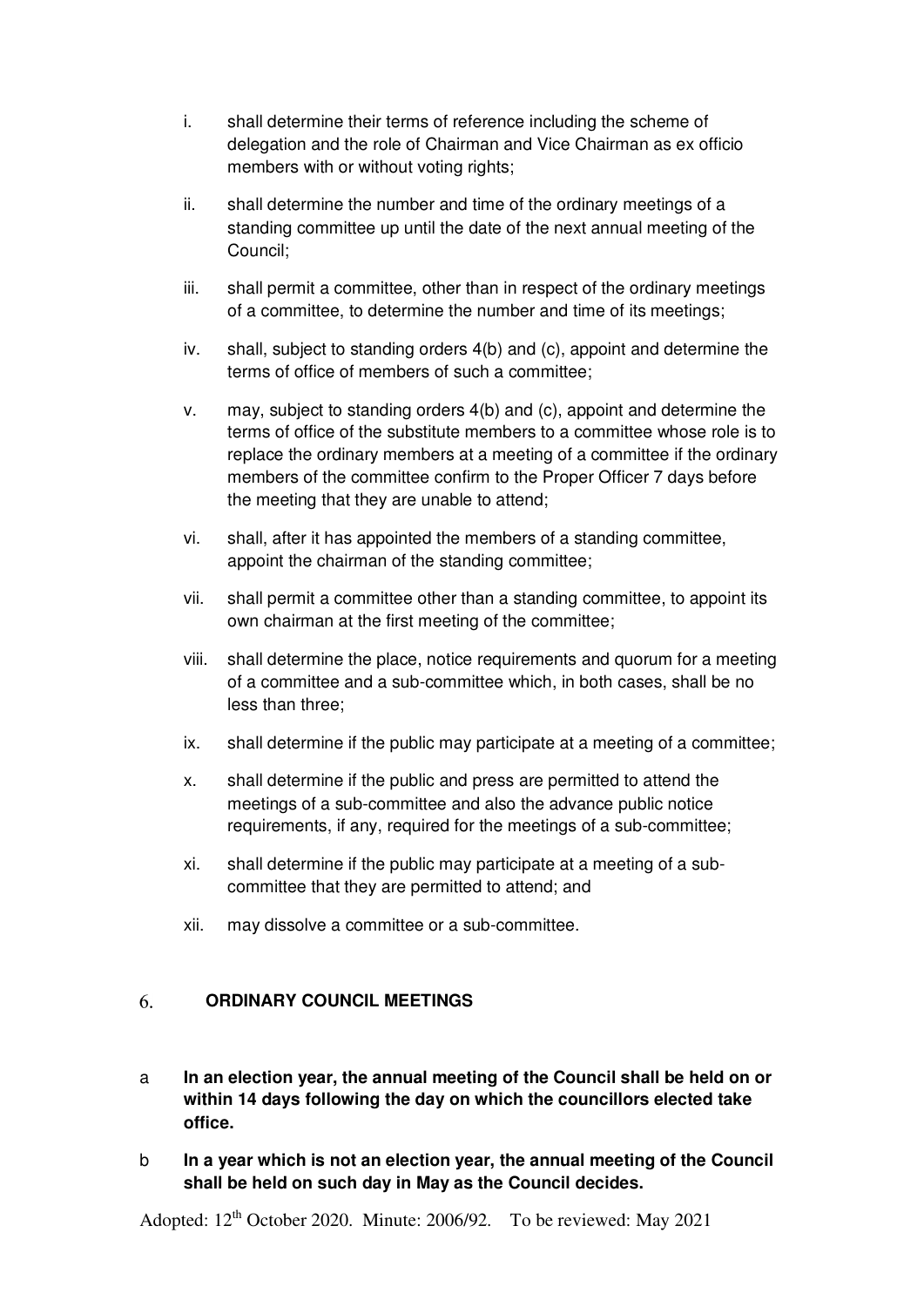- c **If no other time is fixed, the annual meeting of the Council shall take place at 6pm.**
- d **In addition to the annual meeting of the Council, at least three other ordinary meetings shall be held in each year on such dates and times as the Council decides.**
- e **The first business conducted at the annual meeting of the Council shall be the election of the Chairman and Vice-Chairman (if there is one) of the Council.**
- f **The Chairman of the Council, unless he has resigned or becomes disqualified, shall continue in office and preside at the annual meeting until his successor is elected at the next annual meeting of the Council.**
- g **The Vice-Chairman of the Council, if there is one, unless he resigns or becomes disqualified, shall hold office until immediately after the election of the Chairman of the Council at the next annual meeting of the Council.**
- h **In an election year, if the current Chairman of the Council has not been re-elected as a member of the Council, he shall preside at the annual meeting until a successor Chairman of the Council has been elected. The current Chairman of the Council shall not have an original vote in respect of the election of the new Chairman of the Council but shall give a casting vote in the case of an equality of votes.**
- i **In an election year, if the current Chairman of the Council has been reelected as a member of the Council, he shall preside at the annual meeting until a new Chairman of the Council has been elected. He may exercise an original vote in respect of the election of the new Chairman of the Council and shall give a casting vote in the case of an equality of votes.**
- j Following the election of the Chairman of the Council and Vice-Chairman (if there is one) of the Council at the annual meeting, the business shall include:
	- i. **In an election year, delivery by the Chairman of the Council and councillors of their acceptance of office forms unless the Council resolves for this to be done at a later date. In a year which is not an election year, delivery by the Chairman of the Council of his acceptance of office form unless the Council resolves for this to be done at a later date;**
	- ii. Confirmation of the accuracy of the minutes of the last meeting of the Council;
	- iii. Receipt of the minutes of the last meeting of a committee;
	- iv. Consideration of the recommendations made by a committee;
	- v. Review of delegation arrangements to committees, sub-committees, staff and other local authorities;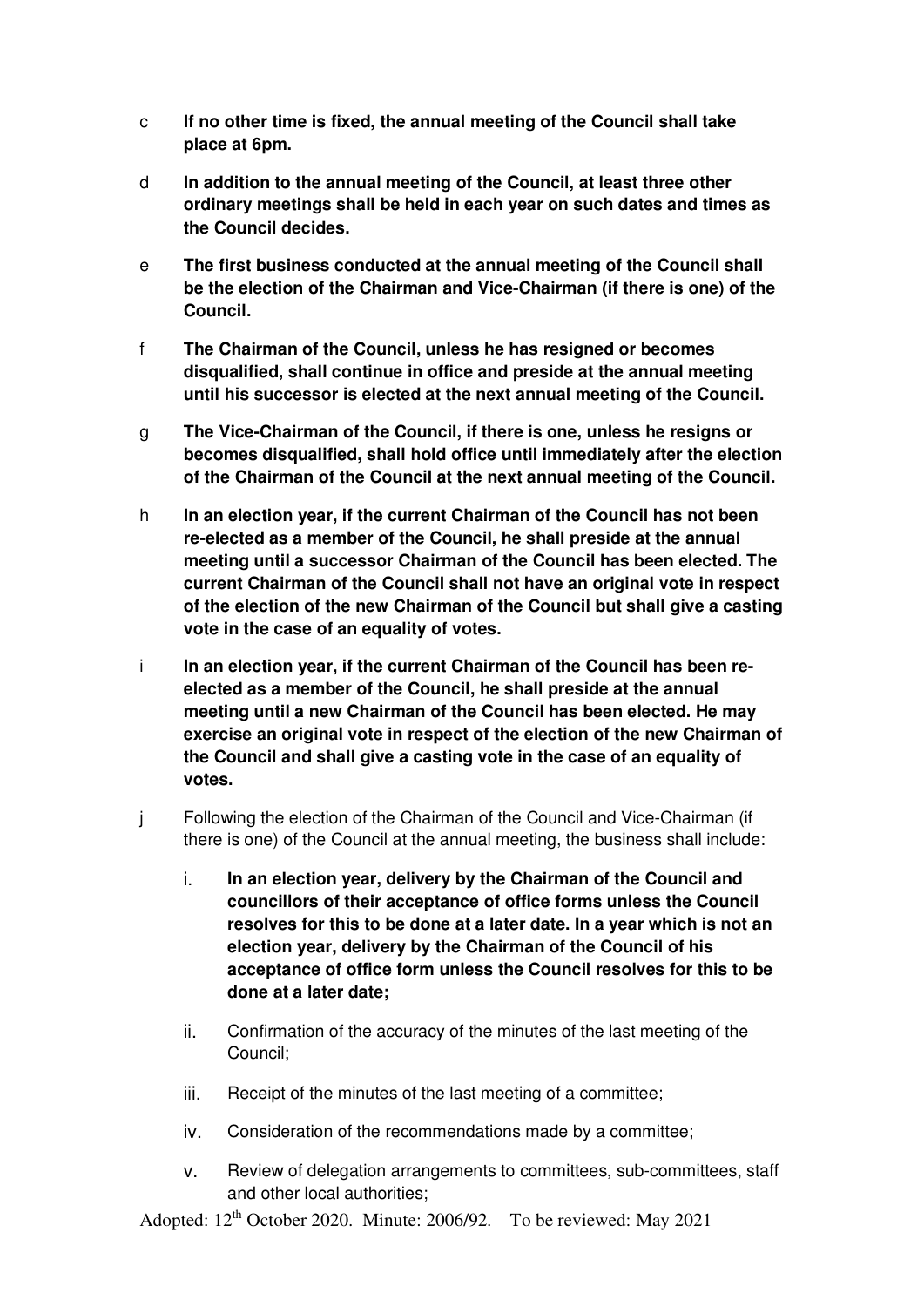- vi. Review of the terms of reference for committees;
- vii. Appointment of members to existing committees;
- viii. Appointment of any new committees in accordance with standing order 4;
- ix. Review and adoption of appropriate standing orders and financial regulations;
- x. Review of arrangements (including legal agreements) with other local authorities, not-for-profit bodies and businesses.
- xi. Review of representation on or work with external bodies and arrangements for reporting back;
- xii. In an election year, to make arrangements with a view to the Council becoming eligible to exercise the general power of competence in the future;
- xiii. Review of inventory of land and other assets including buildings and office equipment;
- xiv. Confirmation of arrangements for insurance cover in respect of all insurable risks;
- xv. Review of the Council's and/or staff subscriptions to other bodies;
- xvi. Review of the Council's complaints procedure;
- xvii. Review of the Council's policies, procedures and practices in respect of its obligations under freedom of information and data protection legislation (see also standing orders 11, 20 and 21);
- xviii. Review of the Council's policy for dealing with the press/media;
- xix. Review of the Council's employment policies and procedures;
- xx. Review of the Council's expenditure incurred under s.137 of the Local Government Act 1972 or the general power of competence.
- xxi. Determining the time and place of ordinary meetings of the Council up to and including the next annual meeting of the Council.

#### $7<sup>1</sup>$ **EXTRAORDINARY MEETINGS OF THE COUNCIL, COMMITTEES AND SUB-COMMITTEES**

a **The Chairman of the Council may convene an extraordinary meeting of the Council at any time.** 

Adopted:  $12<sup>th</sup>$  October 2020. Minute: 2006/92. To be reviewed: May 2021 b **If the Chairman of the Council does not call an extraordinary meeting of**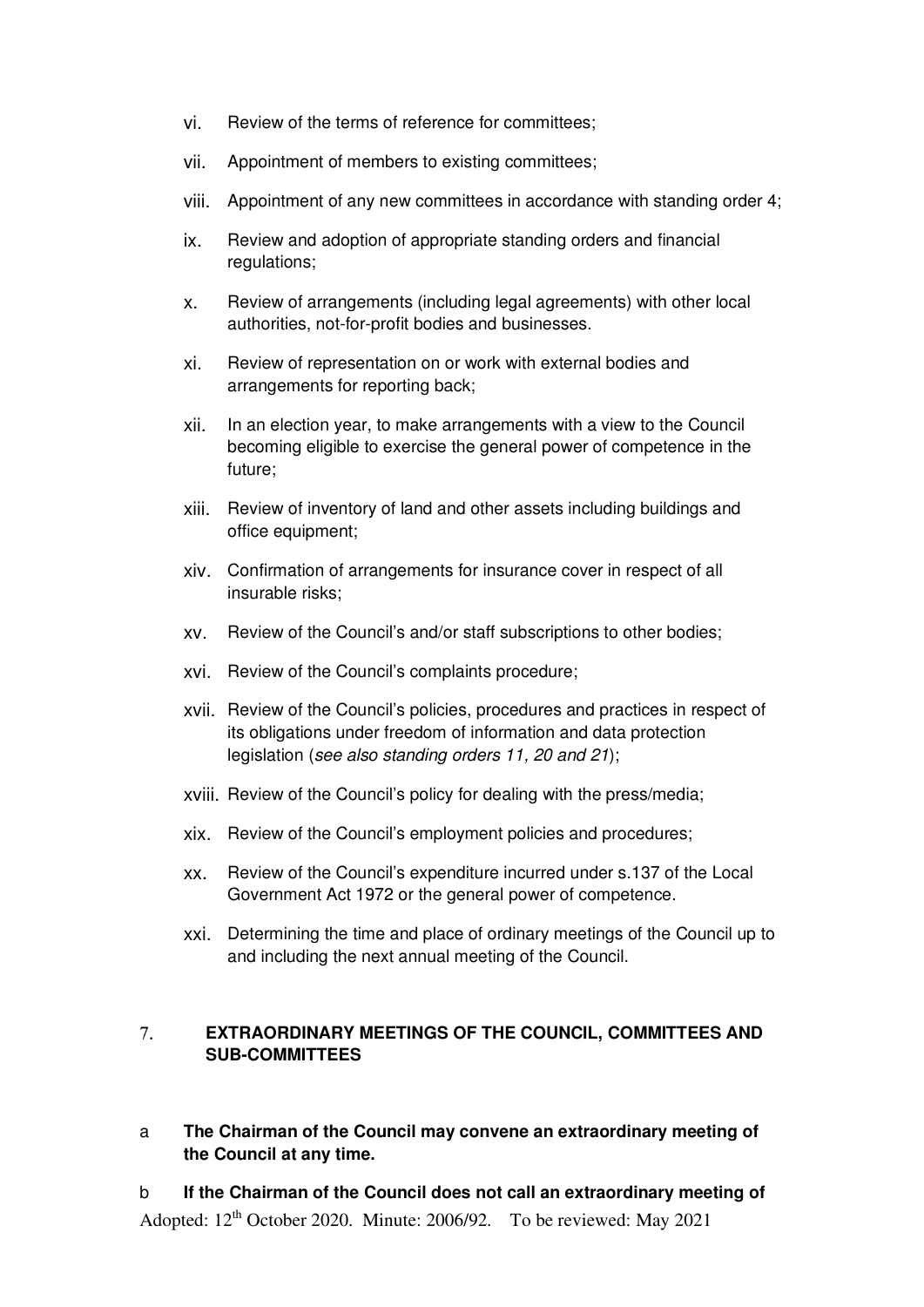**the Council within seven days of having been requested in writing to do so by two councillors, any two councillors may convene an extraordinary meeting of the Council. The public notice giving the time, place and agenda for such a meeting shall be signed by the two councillors.** 

- c The chairman of a committee [or a sub-committee] may convene an extraordinary meeting of the committee [or the sub-committee] at any time.
- d If the chairman of a committee [or a sub-committee] does not call an extraordinary meeting within 7 days of having been requested to do so by 2 members of the committee [or the sub-committee], any 2 members of the committee [or the sub-committee] may convene an extraordinary meeting of the committee [or a sub-committee].

#### 8. **PREVIOUS RESOLUTIONS**

- a A resolution shall not be reversed within six months except by a special motion, which requires written notice by at least 2 councillors to be given to the Proper Officer in accordance with standing order 9.
- b When a motion moved pursuant to standing order 7(a) has been disposed of, no similar motion may be moved for a further six months.

#### 9. **VOTING ON APPOINTMENTS**

- a Where more than two persons have been nominated for a position to be filled by the Council and none of those persons has received an absolute majority of votes in their favour, the name of the person having the least number of votes shall be struck off the list and a fresh vote taken. This process shall continue until a majority of votes is given in favour of one person. A tie in votes may be settled by the casting vote exercisable by the chairman of the meeting.
- b Where more than two persons have been nominated for a position to be filled by the Council, the vote will be taken by a written ballot of those members present and eligible to vote. The outcome of the vote will be reported by the Clerk.

#### $10.$ **MOTIONS FOR A MEETING THAT REQUIRE WRITTEN NOTICE TO BE GIVEN TO THE PROPER OFFICER**

a A motion shall relate to the responsibilities of the meeting for which it is tabled and in any event shall relate to the performance of the Council's statutory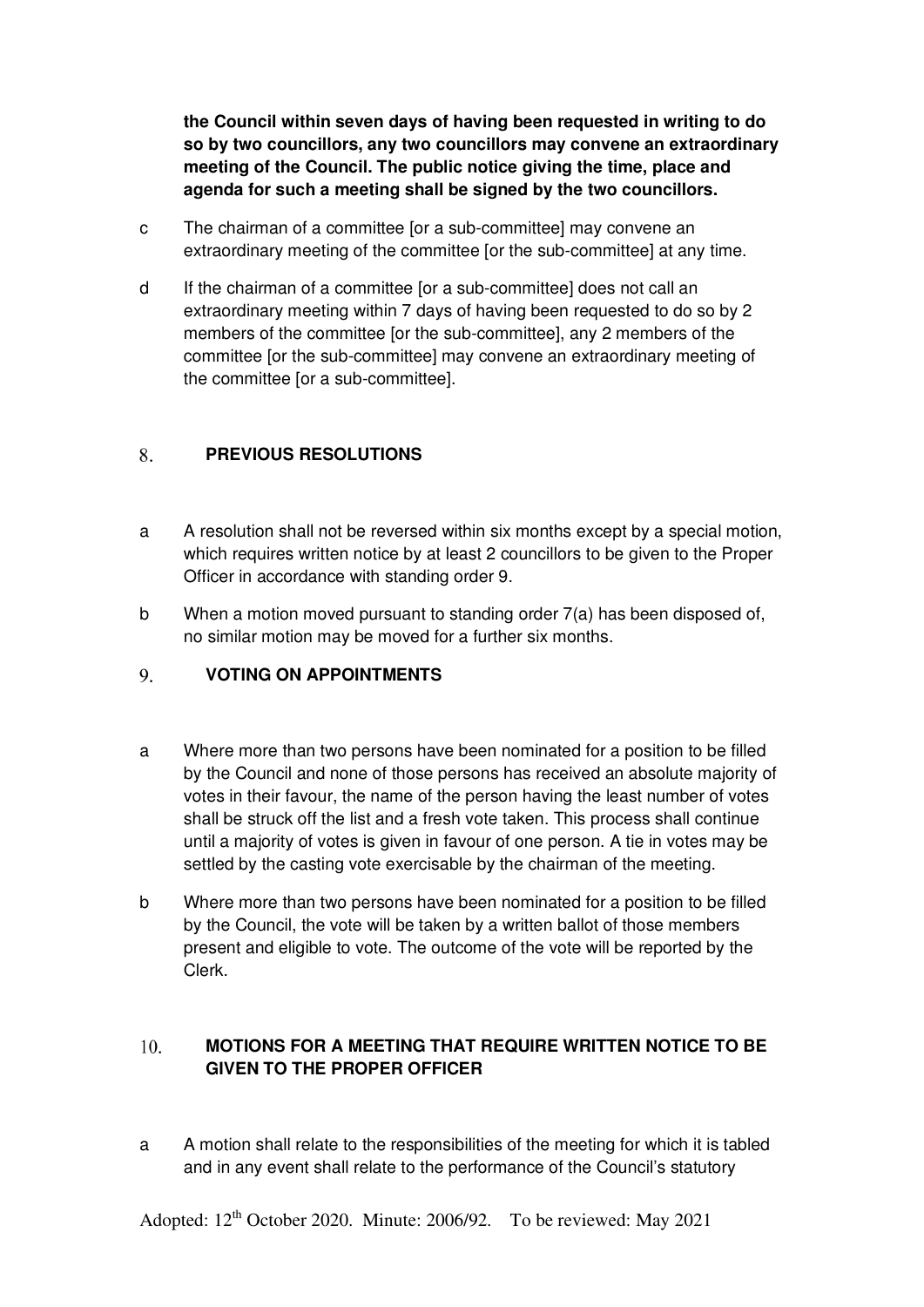functions, powers and obligations or an issue which specifically affects the Council's area or its residents.

- b No motion may be moved at a meeting unless it is on the agenda and the mover has given written notice of its wording to the Proper Officer at least 7 clear days before the meeting. Clear days do not include the day of the notice or the day of the meeting.
- c The Proper Officer may, before including a motion on the agenda received in accordance with standing order 10(b), correct obvious grammatical or typographical errors in the wording of the motion.
- d If the Proper Officer considers the wording of a motion received in accordance with standing order 10(b) is not clear in meaning, the motion shall be rejected until the mover of the motion resubmits it, so that it can be understood, in writing, to the Proper Officer at least 7 clear days before the meeting.
- e If the wording or subject of a proposed motion is considered improper, the Proper Officer shall consult with the chairman of the forthcoming meeting or, as the case may be, the councillors who have convened the meeting, to consider whether the motion shall be included in the agenda or rejected.
- f The decision of the Proper Officer as to whether or not to include the motion on the agenda shall be final.
- g Motions received shall be recorded and numbered in the order that they are received.
- h Motions rejected shall be recorded with an explanation by the Proper Officer of the reason for rejection.
- i A written notice of motion shall not relate to any matter which may be considered under the Council's Code of Conduct, Complaints Procedure or employment policies.

#### 11. **MOTIONS AT A MEETING THAT DO NOT REQUIRE WRITTEN NOTICE**

- a The following motions may be moved at a meeting without written notice to the Proper Officer:
	- i. to correct an inaccuracy in the draft minutes of a meeting;
	- ii. to move to a vote;
	- iii. to defer consideration of a motion;
	- iv. to refer a motion to a particular committee or sub-committee;
	- v. to appoint a person to preside at a meeting;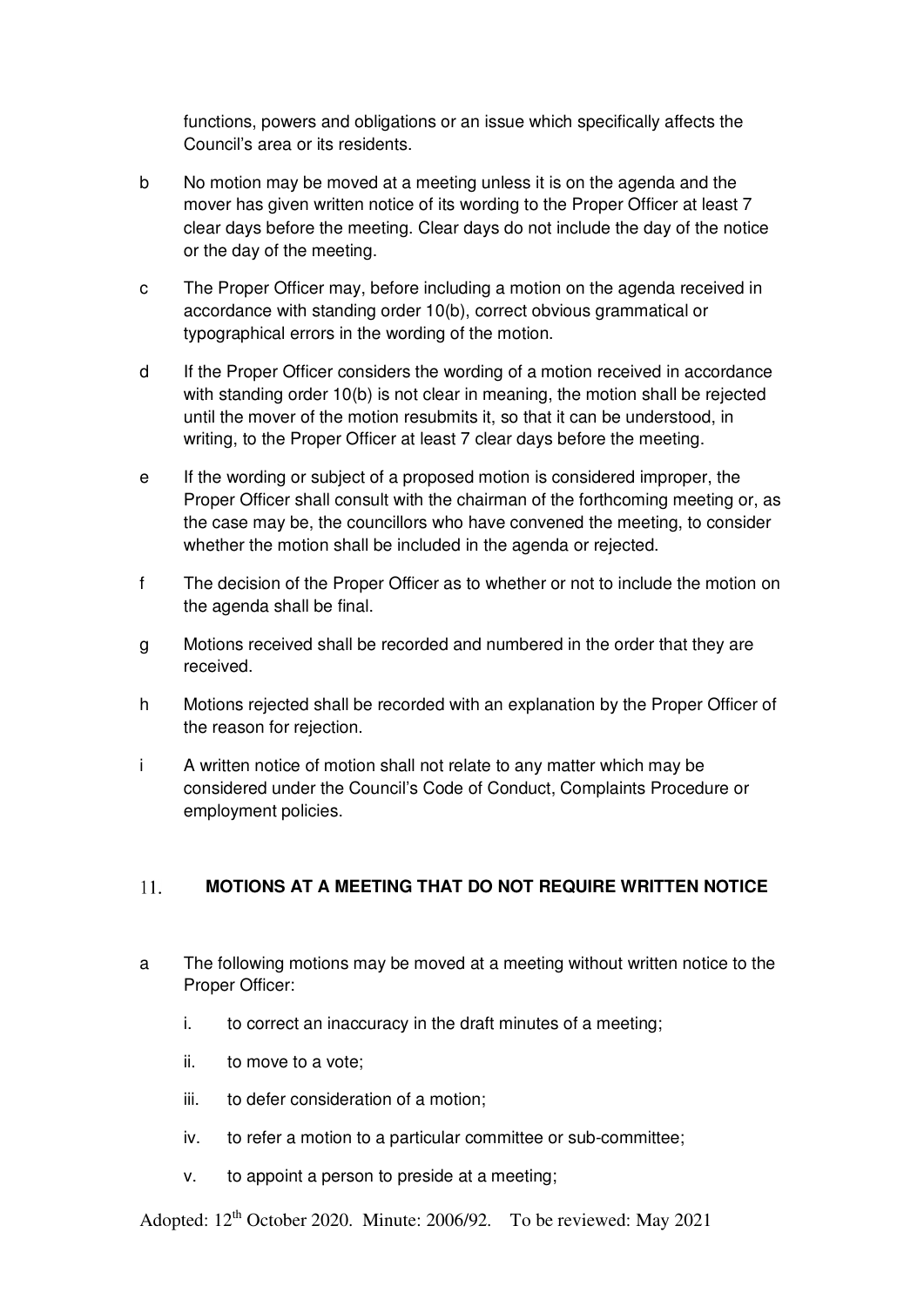- vi. to change the order of business on the agenda;
- vii. to proceed to the next business on the agenda;
- viii. to require a written report:
- ix. to appoint a committee or sub-committee and their members;
- x. to extend the time limits for speaking;
- xi. to exclude the press and public from a meeting in respect of confidential or other information which is prejudicial to the public interest;
- xii. to not hear further from a councillor or a member of the public;
- xiii. to exclude a councillor or member of the public for disorderly conduct;
- xiv. to temporarily suspend the meeting;
- xv. to suspend a particular standing order (unless it reflects mandatory statutory or legal requirements);
- xvi. to adjourn the meeting; or
- xvii. to close the meeting.

#### $12.$ **MANAGEMENT OF INFORMATION**

See also standing order 22.

- a **The Council shall have in place and keep under review, technical and organisational measures to keep secure information (including personal data) which it holds in paper and electronic form. Such arrangements shall include deciding who has access to personal data and encryption of personal data.**
- b **The Council shall have in place, and keep under review, policies for the retention and safe destruction of all information (including personal data) which it holds in paper and electronic form. The Council's retention policy shall confirm the period for which information (including personal data) shall be retained or if this is not possible the criteria used to determine that period (e.g. the Limitation Act 1980).**
- c **The agenda, papers that support the agenda and the minutes of a meeting shall not disclose or otherwise undermine confidential information or personal data without legal justification.**
- d **Councillors, staff, the Council's contractors and agents shall not disclose confidential information or personal data without legal justification.**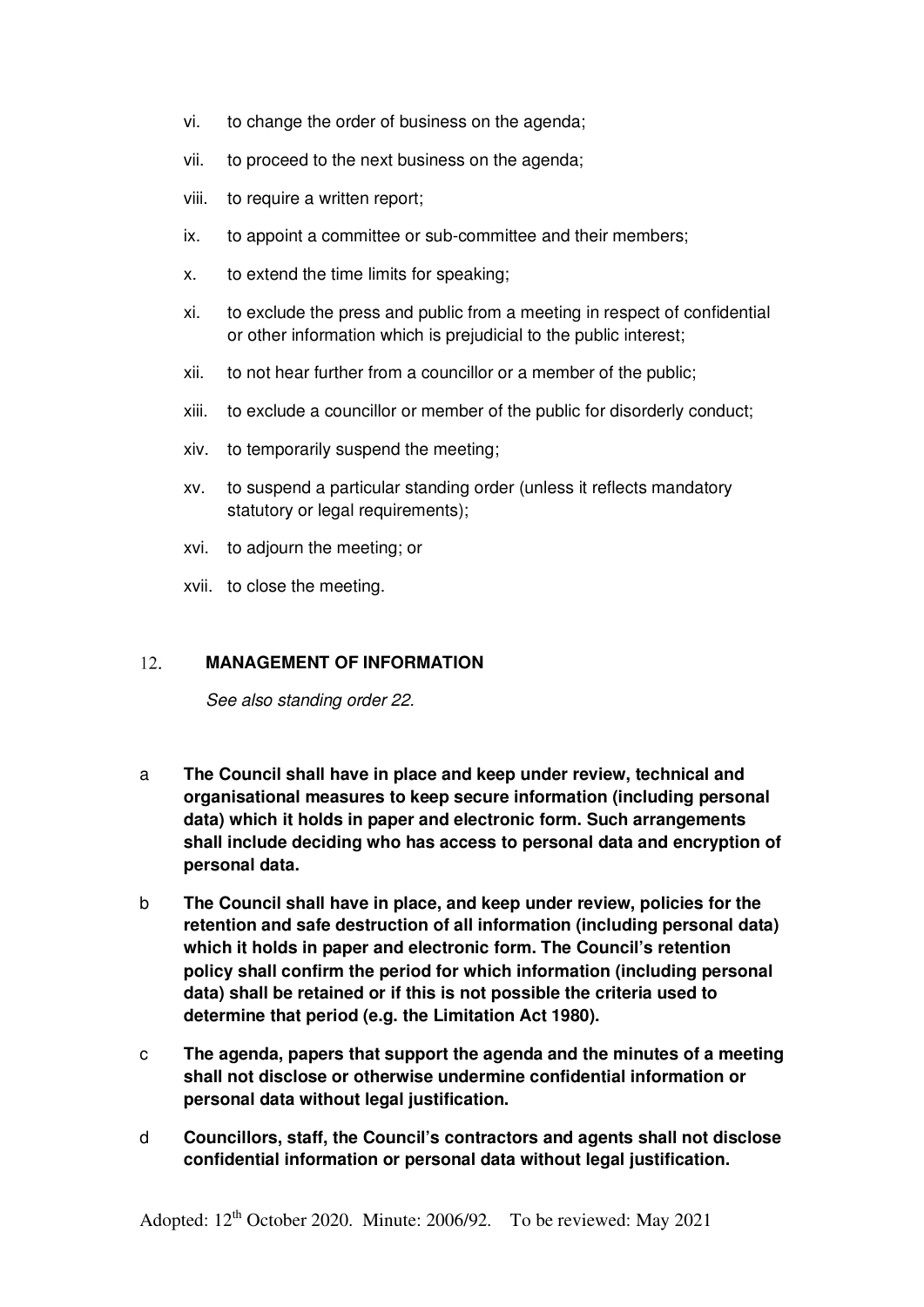#### 13. **DRAFT MINUTES**

**Full Council meetings** Committee meetings Sub-committee meetings

- a If the draft minutes of a preceding meeting have been served on councillors with the agenda to attend the meeting at which they are due to be approved for accuracy, they shall be taken as read.
- b There shall be no discussion about the draft minutes of a preceding meeting except in relation to their accuracy. A motion to correct an inaccuracy in the draft minutes shall be moved in accordance with standing order 10(a)(i).
- c The accuracy of draft minutes, including any amendment(s) made to them, shall be confirmed by resolution and shall be signed by the chairman of the meeting and stand as an accurate record of the meeting to which the minutes relate.
- d If the chairman of the meeting does not consider the minutes to be an accurate record of the meeting to which they relate, he shall sign the minutes and include a paragraph in the following terms or to the same effect:

"The chairman of this meeting does not believe that the minutes of the meeting of the ( ) held on [date] in respect of ( ) were a correct record but his view was not upheld by the meeting and the minutes are confirmed as an accurate record of the proceedings."

● ● ● e **If the Council's gross annual income or expenditure (whichever is higher) does not exceed £25,000, it shall publish draft minutes on a website which is publicly accessible and free of charge not later than one month after the meeting has taken place.**

f Subject to the publication of draft minutes in accordance with standing order 12(e) and standing order 20(a) and following a resolution which confirms the accuracy of the minutes of a meeting, the draft minutes or recordings of the meeting for which approved minutes exist shall be destroyed.

#### $14<sub>1</sub>$ **CODE OF CONDUCT AND DISPENSATIONS**

## **General**

a The Council has adopted the Cornwall Code of Conduct for City, Community, Parish and Town Councils which will apply to all councillors and members of the public co-opted to serve on Committees and sub Committees of the Council in respect of the entire meeting.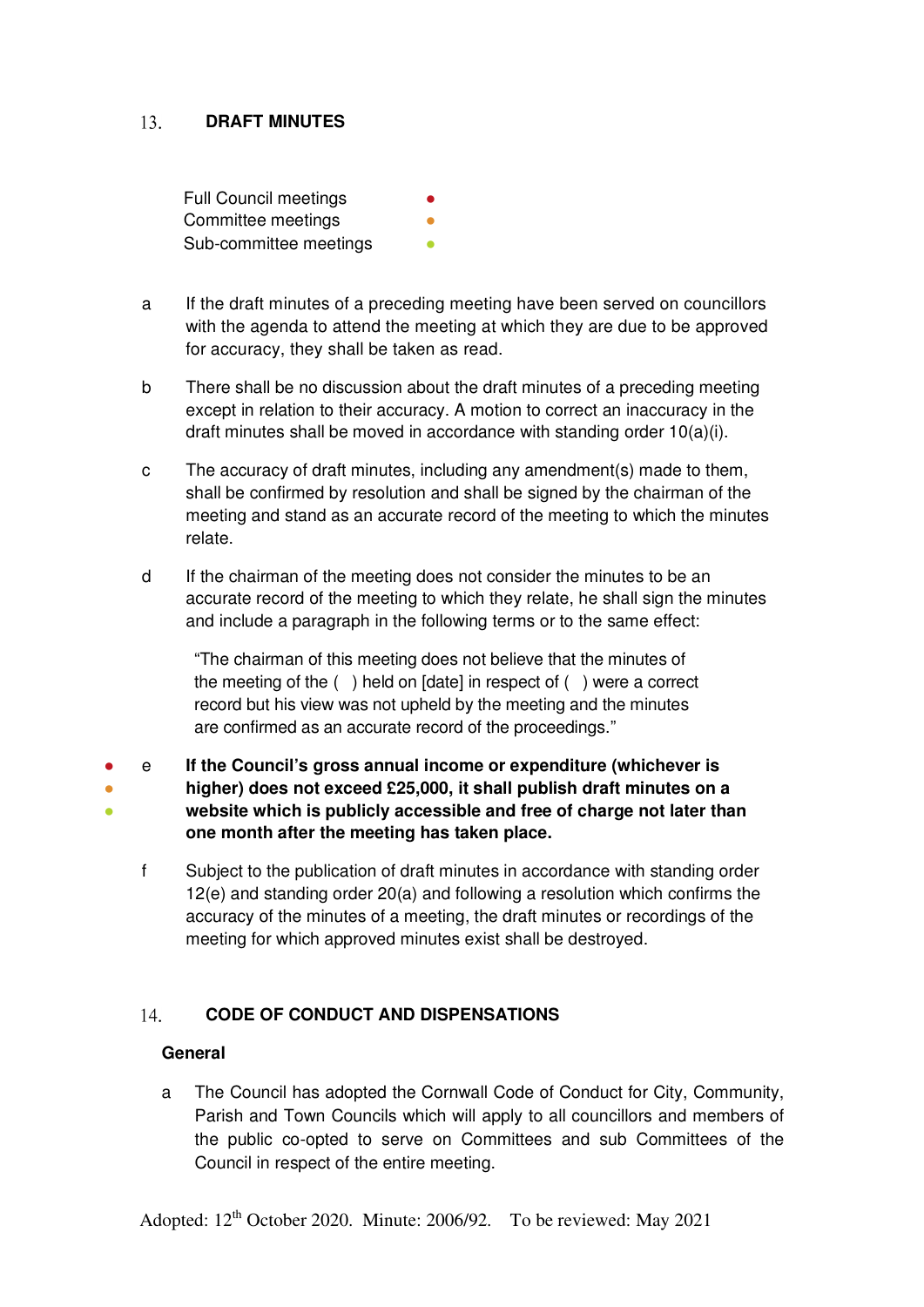All interests arising from the Code of Conduct adopted by the Council will be recorded in the minutes giving the existence and nature of the interest.

- b Members must have particular regard to their obligation to record and leave the room for certain matters in which they have an interest as defined by the Code of Conduct or by relevant legislation.
- c The Council shall maintain for public inspection, a Register of Members' interests that is compliant with the Code of Conduct and with relevant legislation.

### **Members and the Code of Conduct**

- d All councillors and members of the public co-opted to serve on Council committees and sub committees shall observe the Code of Conduct adopted by the Council.
- e All councillors and members of the public co-opted to serve on Council committees and sub committees shall maintain a Register of Disclosable Pecuniary Interests, and must update their register by notifying the Monitoring Officer and the Clerk of any changes within 28 days.
- f All councillors shall undertake training in the code of conduct within 6 months of the delivery of their declaration of acceptance of office.
- g Unless granted a dispensation, a councillor or non-councillor with voting rights who has registered a Disclosable Pecuniary Interest in relation to any item of business being transacted at a meeting, shall leave the room whenever the item is being discussed, including any part of the meeting where the public are entitled to speak.
- h Unless granted a dispensation, a councillor or non-councillor with voting rights who has registered a non-registerable interest in relation to any item of business being transacted at a meeting, shall leave the room whenever the item is being discussed, including any part of the meeting where the public are entitled to speak.
- i Where a non-registerable interest arises from membership of an outside body as defined in 3.5a of the Council's code of conduct, a councillor remain in the room to address the meeting, provide a short statement and answer questions for no more than three (3) minutes before leaving the room at the request of the Chairman.
- j You must not accept any gifts or hospitality that you are offered or receive in connection with your official duties as a member that could be seen by the public as likely to influence your judgement in these matters. There is no requirement to register or declare any gifts or hospitality which have been offered or received.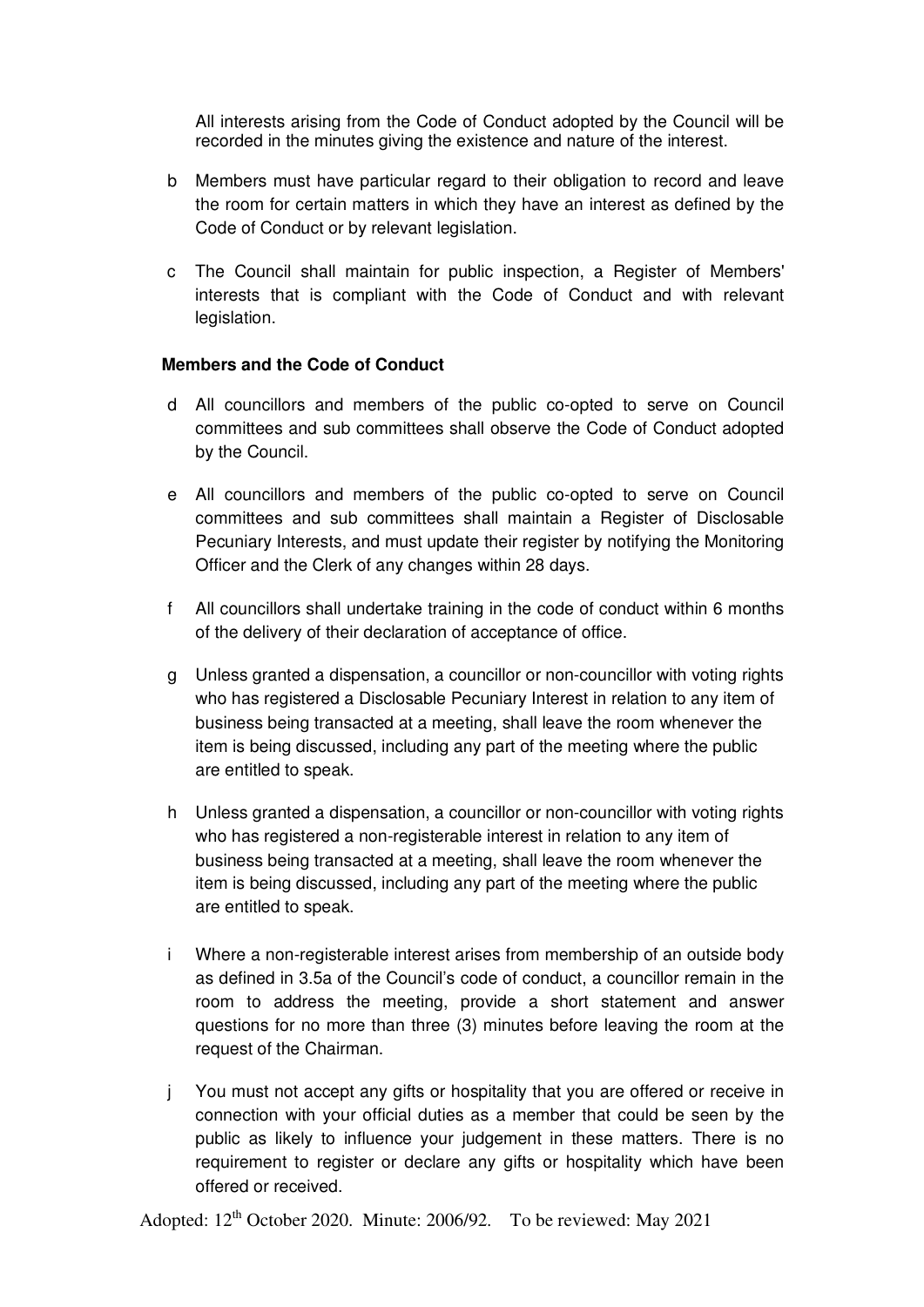k A Member of the Council may, for the purposes of his duty as a member but not otherwise, inspect any document which has been considered by a Committee or by the Council. The Proper Officer or Solicitor to the Council may decline to allow inspection of any document which is protected by other legislation or in the event of legal proceedings would be protected by privilege arising from the relationship of solicitor and client. All Minutes kept for any Committee shall be open for the inspection of any member of the Council during office hours.

## **Dispensations**

- l Dispensation requests shall be in writing and submitted to the Proper Officer as soon as possible before the meeting, or failing that, at the start of the meeting for which the dispensation is required.
- m A decision as to whether to grant a dispensation shall be made by a meeting of the council, or committee or sub-committee for which the dispensation is required and that decision is final.
- n A dispensation request shall confirm:
	- i. the description and the nature of the disclosable pecuniary interest or other interest to which the request for the dispensation relates;
	- ii. whether the dispensation is required to participate at a meeting in a discussion only or a discussion and a vote;
	- iii. the date of the meeting or the period (not exceeding four years) for which the dispensation is sought; and
	- iv. an explanation as to why the dispensation is sought.
- o This policy shall apply to all meetings of the Council, its committees and subcommittees.
- p No dispensation will be awarded for any meeting where there are no minutes of the proceedings.
- q A dispensation may be granted in accordance with standing order 14(m) above if having regard to all relevant circumstances the following applies:
	- i. without the dispensation the number of persons prohibited from participating in the particular business would be so great a proportion of the meeting transacting the business as to impede the transaction of the business or
	- ii. granting the dispensation is in the interests of persons living in the council's area or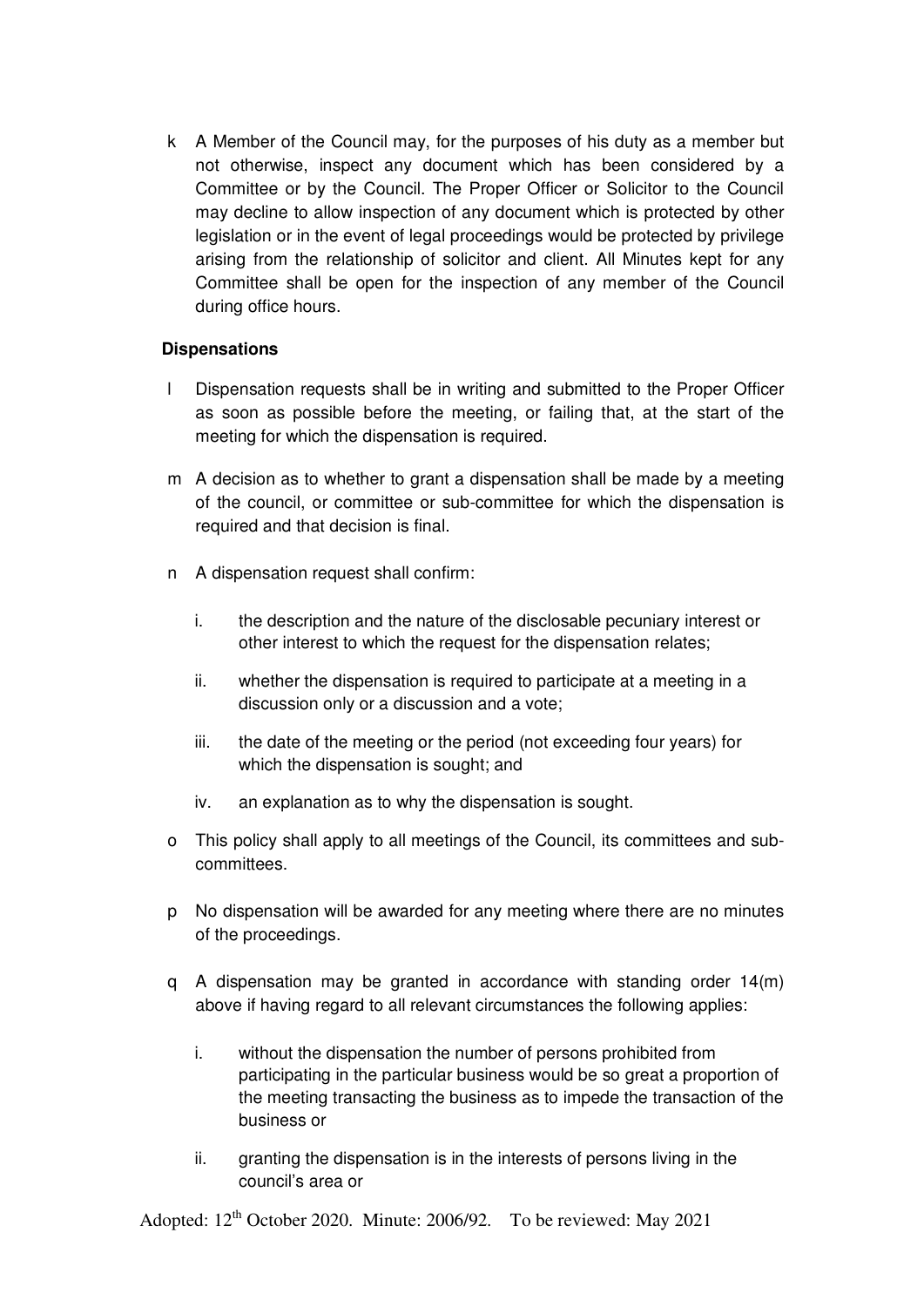iii. it is otherwise appropriate to grant a dispensation.

#### $15<sub>1</sub>$ **CODE OF CONDUCT COMPLAINTS**

- a Notification of any complaint shall remain confidential to the Proper Officer of the Council until such time as the matter has been concluded, when the outcome of the complaint shall be reported to a meeting of full Council.
- b Where the notification relates to a complaint made by the Proper Officer, the Proper Officer shall notify the Chairman or Vice Chairman of that fact, who, upon receipt of such notification, shall nominate a person to assume the duties of the Proper Officer set out in this standing order, and who shall continue to act in respect of that matter as such until the complaint is resolved.
- c Where a notification relates to a complaint made by an employee (not being the Proper Officer) the Proper Officer shall ensure that the employee in question does not deal with any aspect of the complaint.
- d The Council may:
	- i. provide information or evidence where such disclosure is necessary to progress an investigation of the complaint or is required by law;
	- ii. seek information relevant to the complaint from the person or body with statutory responsibility for investigation of the matter;
- e References to a notification shall be taken to refer to a communication of any kind which relates to a breach or an alleged breach of the code of conduct by a councillor.
- f **Upon notification by the Cornwall Council that a councillor or noncouncillor with voting rights has breached the council's code of conduct, the council shall consider any recommendations and what, if any, action to take against him. Such action excludes disqualification or suspension from office and shall be limited to those sanctions recommended by the Monitoring Officer as part of the Decision Notice.**

#### $16.$ **PROPER OFFICER**

- a The Proper Officer shall be either (i) the clerk or (ii) other staff member(s) nominated by the Council to undertake the work of the Proper Officer when the Proper Officer is absent.
- b The Proper Officer shall: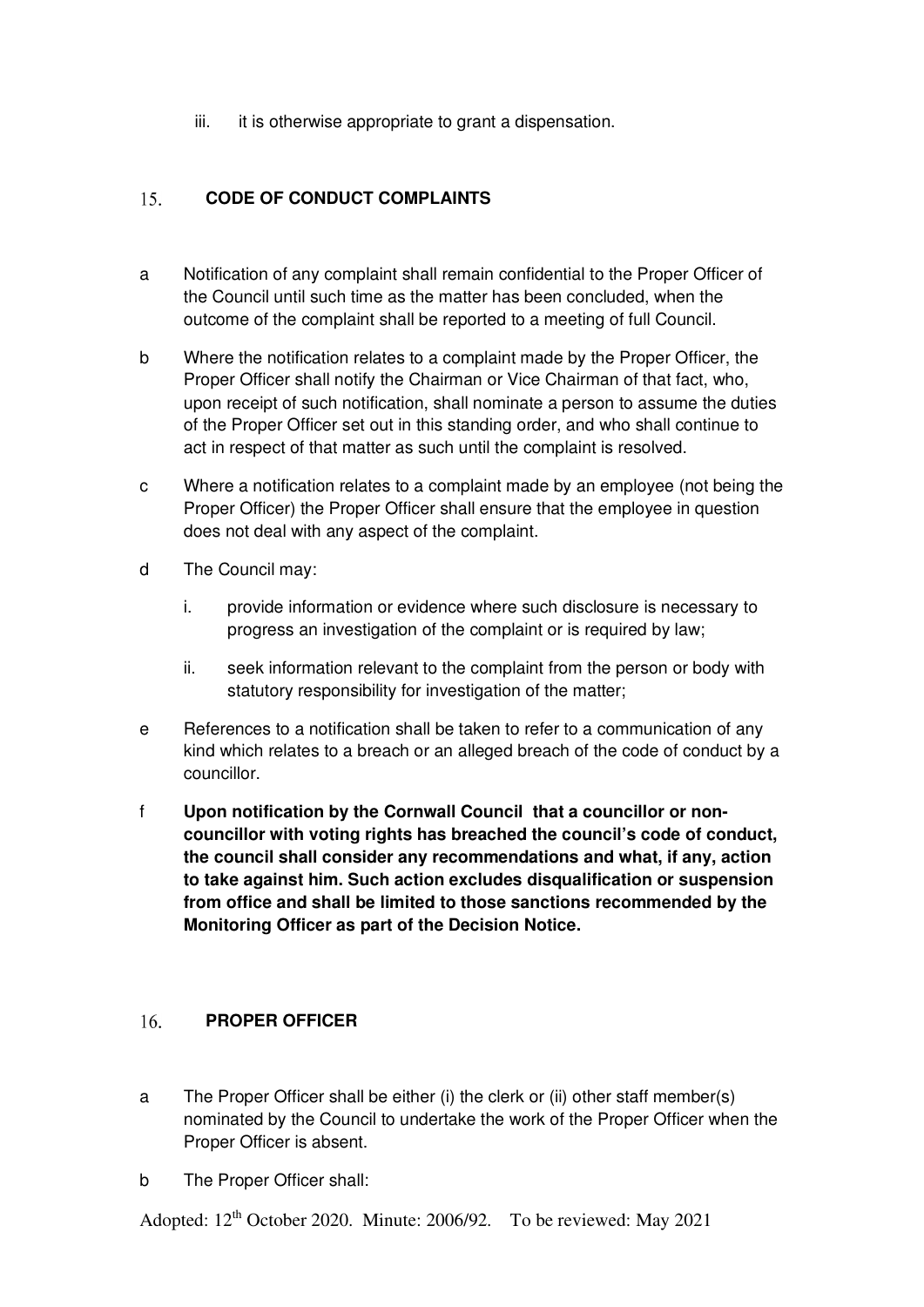- i. **at least three clear days before a meeting of the council, a committee** or a sub-committee**,**
	- **serve on councillors by delivery or post at their residences or by email authenticated in such manner as the Proper Officer thinks fit, a signed summons confirming the time, place and the agenda (provided the councillor has consented to service by email), and**
	- **Provide, in a conspicuous place, public notice of the time, place and agenda (provided that the public notice with agenda of an extraordinary meeting of the Council convened by councillors is signed by them).**

See standing order 3(b) for the meaning of clear days for a meeting of a full council and standing order 3(c) for the meaning of clear days for a meeting of a committee;

- ii. subject to standing order 10, include on the agenda all motions in the order received unless a councillor has given written notice at least 7 days before the meeting confirming his withdrawal of it;
- iii. **convene a meeting of the Council for the election of a new Chairman of the Council, occasioned by a casual vacancy in his office;**
- iv. **facilitate inspection of the minute book by local government electors;**
- v. **receive and retain copies of byelaws made by other local authorities;**
- vi. hold acceptance of office forms from councillors;
- vii. hold a copy of every councillor's register of interests;
- viii. assist with responding to requests made under freedom of information legislation and rights exercisable under data protection legislation, in accordance with the Council's relevant policies and procedures;
- ix. liaise, as appropriate, with the Council's Data Protection Officer (if there is one);
- x. receive and send general correspondence and notices on behalf of the Council except where there is a resolution to the contrary;
- xi. assist in the organisation of, storage of, access to, security of and destruction of information held by the Council in paper and electronic form subject to the requirements of data protection and freedom of information legislation and other legitimate requirements (e.g. the Limitation Act 1980);
- xii. arrange for legal deeds to be executed; (see also standing order 24);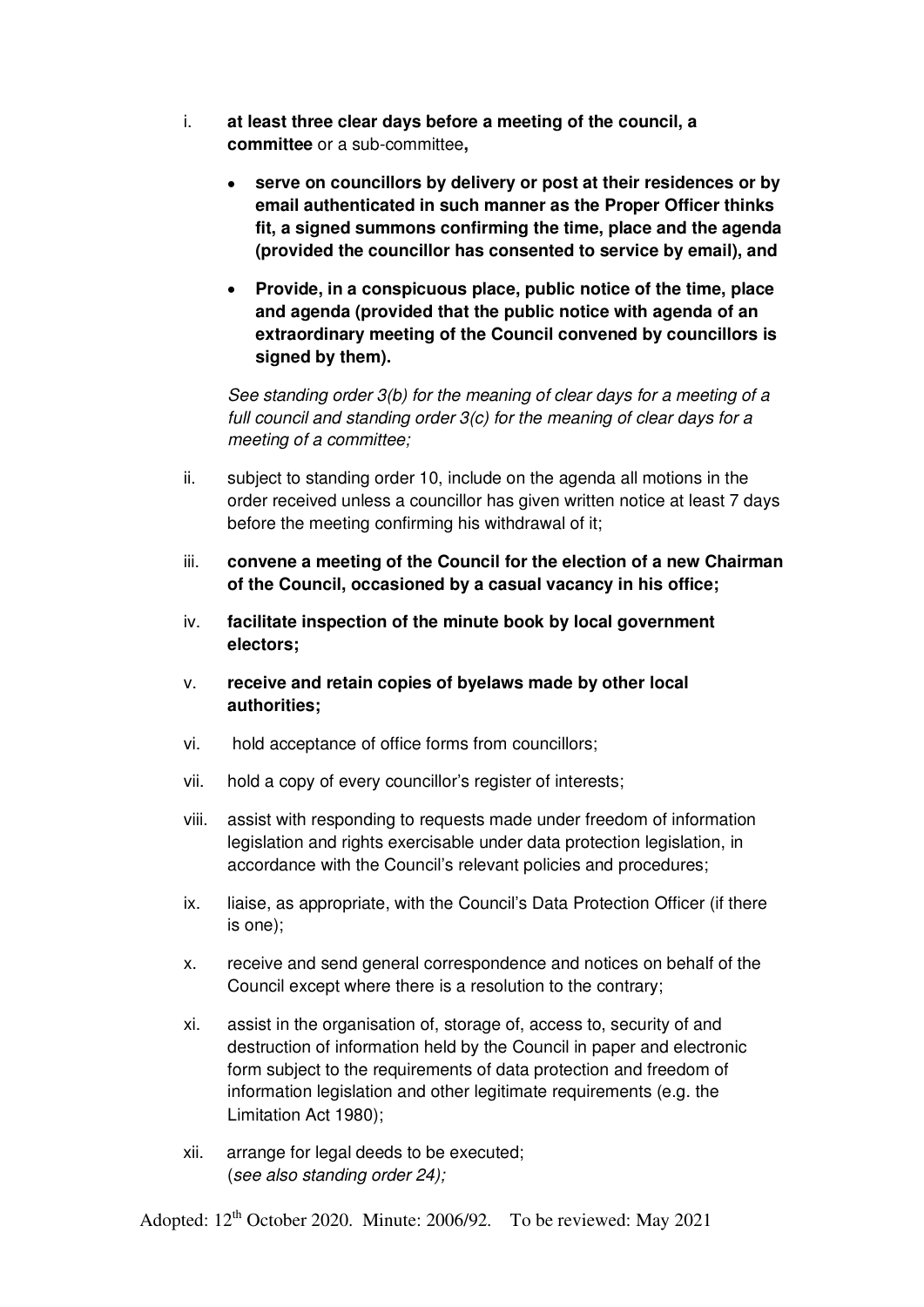- xiii. arrange or manage the prompt authorisation, approval, and instruction regarding any payments to be made by the Council in accordance with its financial regulations;
- xiv. record every planning application notified to the Council and the Council's response to the local planning authority in a book for such purpose;
- xv. refer a planning application received by the Council to the Chairman or in his absence the Vice-Chairman (if there is one) of the Council within two working days of receipt to facilitate an extraordinary meeting if the nature of a planning application requires consideration before the next ordinary meeting of the Council;
- xvi. manage access to information about the Council via the publication scheme; and
- xvii. retain custody of the seal of the Council (if there is one) which shall not be used without a resolution to that effect. (see also standing order 24).

#### 17. **RESPONSIBLE FINANCIAL OFFICER**

a When the Responsible Financial Officer is absent, the Council will appoint a member to an unpaid post to undertake the work of the Responsible Financial Officer, if required.

#### 18. **ACCOUNTS AND ACCOUNTING STATEMENTS**

- a "Proper practices" in standing orders refer to the most recent version of "Governance and Accountability for Local Councils – a Practitioners' Guide".
- b All payments by the Council shall be authorised, approved and paid in accordance with the law, proper practices and the Council's financial regulations.
- c The Responsible Financial Officer shall supply to each councillor as soon as practicable after 30 June, 30 September and 31 December in each year a statement to summarise:
	- i. the Council's receipts and payments (or income and expenditure) for each quarter;
	- ii. the Council's aggregate receipts and payments (or income and expenditure) for the year to date;
- Adopted: 12<sup>th</sup> October 2020. Minute: 2006/92. To be reviewed: May 2021 iii. the balances held at the end of the quarter being reported and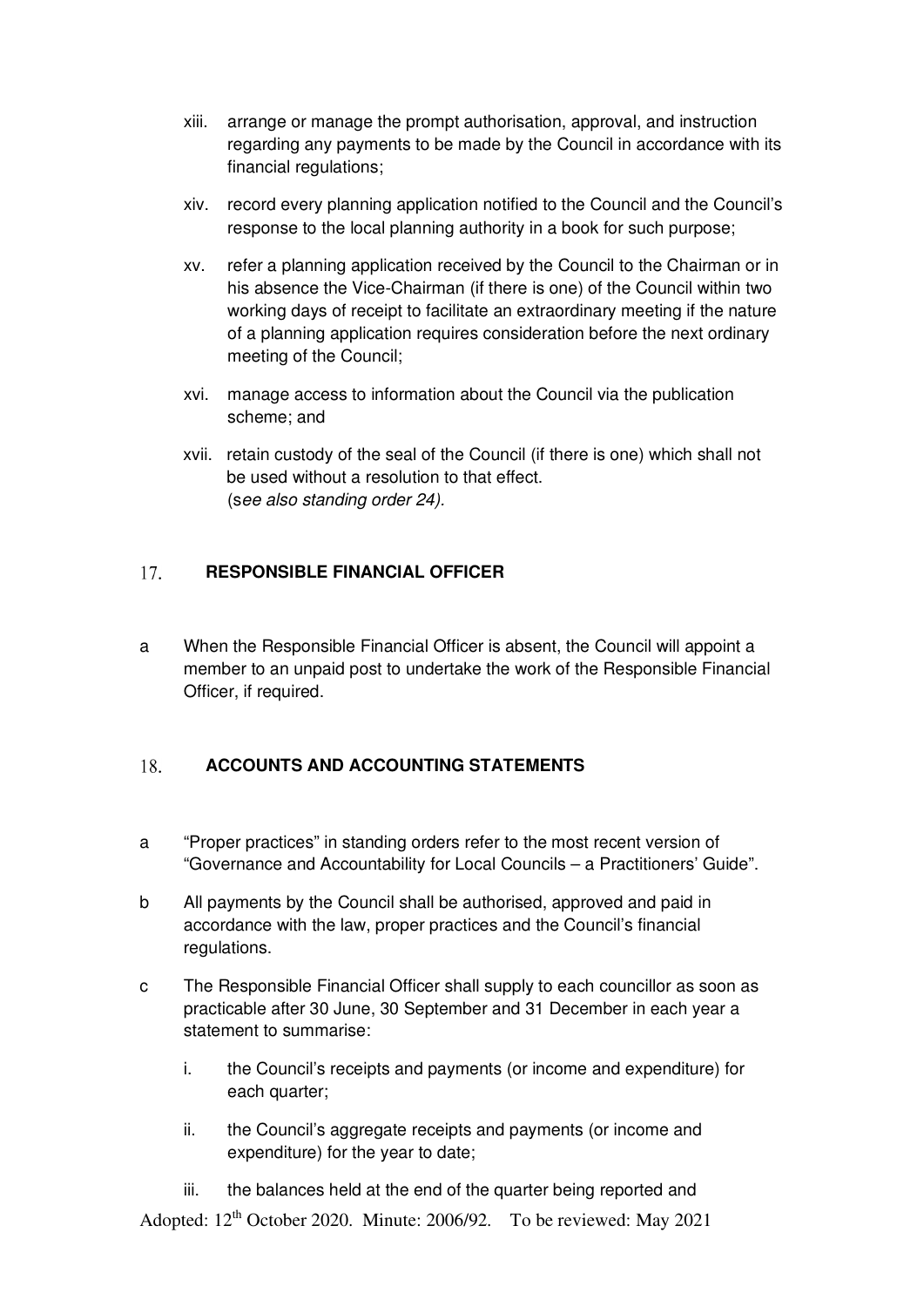which includes a comparison with the budget for the financial year and highlights any actual or potential overspends.

- d As soon as possible after the financial year end at 31 March, the Responsible Financial Officer shall provide:
	- i. each councillor with a statement summarising the Council's receipts and payments (or income and expenditure) for the last quarter and the year to date for information; and
	- ii. to the Council the accounting statements for the year in the form of Section 2 of the annual governance and accountability return, as required by proper practices, for consideration and approval.
- e The year-end accounting statements shall be prepared in accordance with proper practices and apply the form of accounts determined by the Council (receipts and payments, or income and expenditure) for the year to 31 March. A completed draft annual governance and accountability return shall be presented to all councillors at least 14 days prior to anticipated approval by the Council. The annual governance and accountability return of the Council, which is subject to external audit, including the annual governance statement, shall be presented to the Council for consideration and formal approval before 30 June.

#### 19. **FINANCIAL CONTROLS AND PROCUREMENT**

- a. The Council shall consider and approve financial regulations drawn up by the Responsible Financial Officer, which shall include detailed arrangements in respect of the following:
	- i. the keeping of accounting records and systems of internal controls;
	- ii. the assessment and management of financial risks faced by the Council;
	- iii. the work of the independent internal auditor in accordance with proper practices and the receipt of regular reports from the internal auditor, which shall be required at least annually;
	- iv. the inspection and copying by councillors and local electors of the Council's accounts and/or orders of payments; and
	- v. whether contracts with an estimated value below **£25,000** due to special circumstances are exempt from a tendering process or procurement exercise.
- b. Financial regulations shall be reviewed regularly and at least annually for fitness of purpose.

Adopted: 12<sup>th</sup> October 2020. Minute: 2006/92. To be reviewed: May 2021 c. **A public contract regulated by the Public Contracts Regulations 2015 with**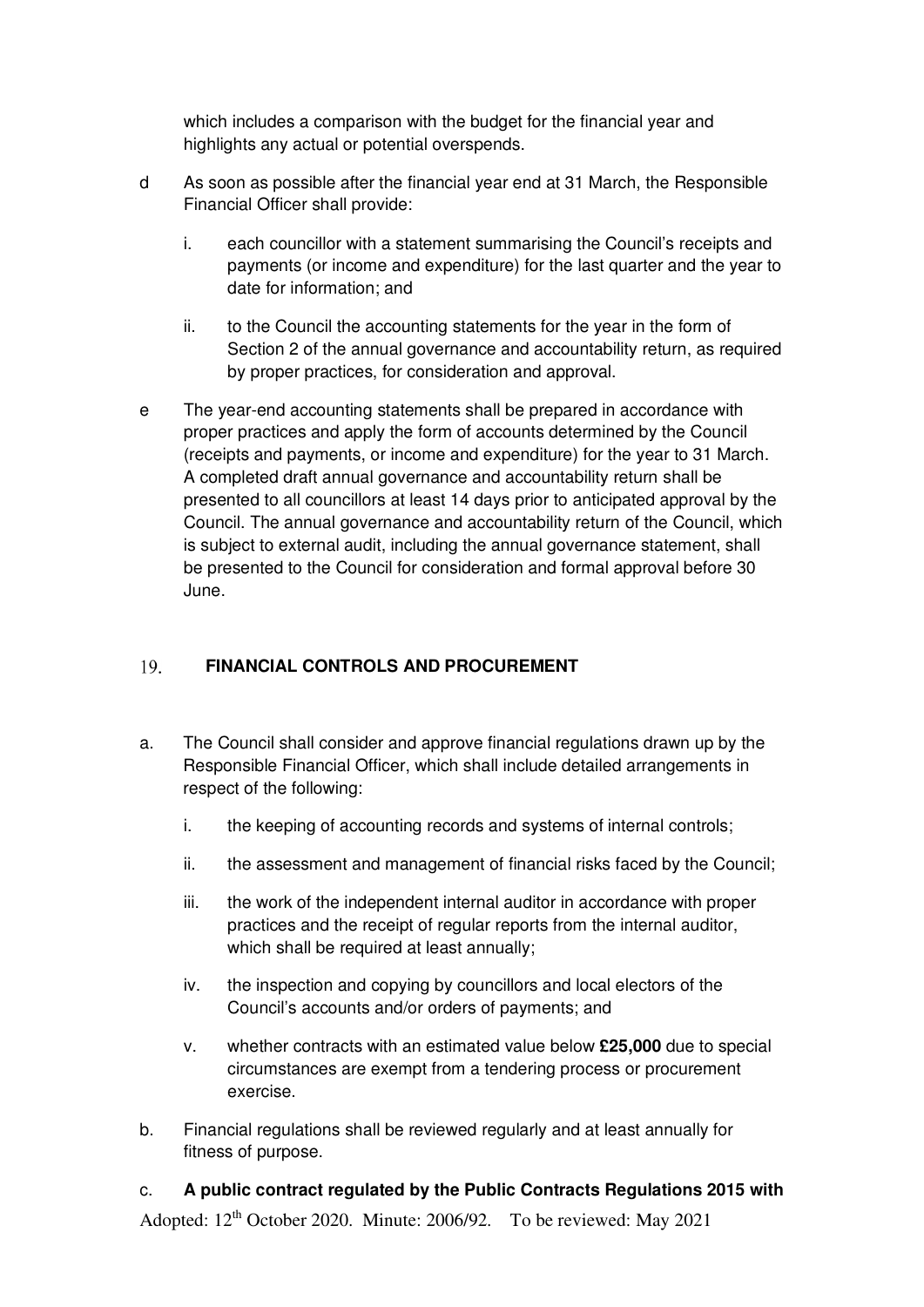**an estimated value in excess of £25,000 but less than the relevant thresholds in standing order 18(f) is subject to Regulations 109-114 of the Public Contracts Regulations 2015 which include a requirement on the Council to advertise the contract opportunity on the Contracts Finder website regardless of what other means it uses to advertise the opportunity unless it proposes to use an existing list of approved suppliers (framework agreement).** 

- d. Subject to additional requirements in the financial regulations of the Council, the tender process for contracts for the supply of goods, materials, services or the execution of works shall include, as a minimum, the following steps:
	- i. a specification for the goods, materials, services or the execution of works shall be drawn up;
	- ii. an invitation to tender shall be drawn up to confirm (i) the Council's specification (ii) the time, date and address for the submission of tenders (iii) the date of the Council's written response to the tender and (iv) the prohibition on prospective contractors contacting councillors or staff to encourage or support their tender outside the prescribed process;
	- iii. the invitation to tender shall be advertised in a local newspaper and in any other manner that is appropriate;
	- iv. tenders are to be submitted in writing in a sealed marked envelope addressed to the Proper Officer;
	- v. tenders shall be opened by the Proper Officer in the presence of at least one councillor after the deadline for submission of tenders has passed;
	- vi. tenders are to be reported to and considered by the appropriate meeting of the Council or a committee or sub-committee with delegated responsibility.
- e. Neither the Council, nor a committee or a sub-committee with delegated responsibility for considering tenders, is bound to accept the lowest value tender.
- f. **A public contract regulated by the Public Contracts Regulations 2015 with an estimated value in excess of £181,302 for a public service or supply contract or in excess of £4,551,413 for a public works contract (or other thresholds determined by the European Commission every two years and published in the Official Journal of the European Union (OJEU)) shall comply with the relevant procurement procedures and other requirements in the Public Contracts Regulations 2015 which include advertising the contract opportunity on the Contracts Finder website and in OJEU.**
- g. **A public contract in connection with the supply of gas, heat, electricity, drinking water, transport services, or postal services to the public; or the provision of a port or airport; or the exploration for or extraction of gas,**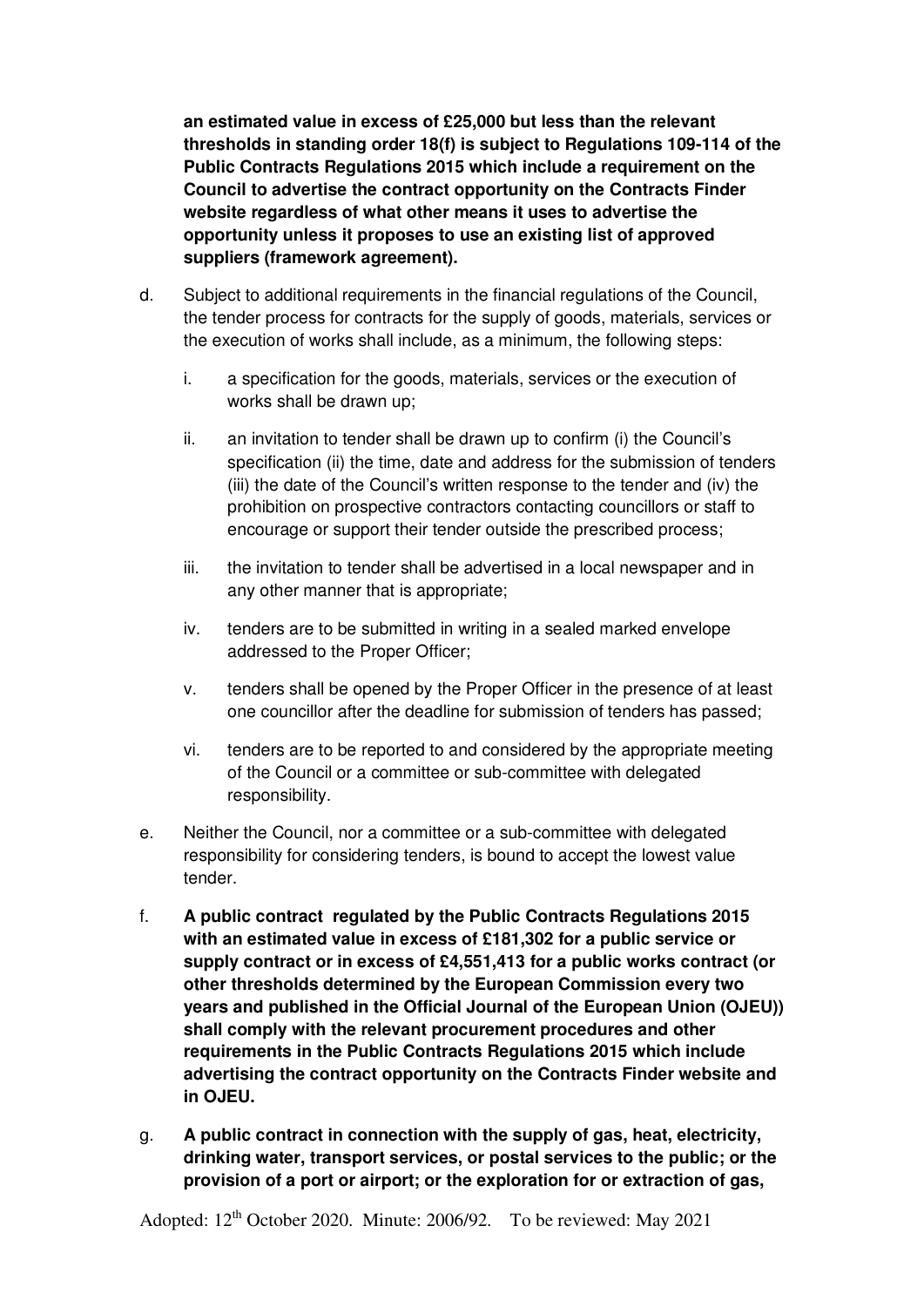**oil or solid fuel with an estimated value in excess of £363,424 for a supply, services or design contract; or in excess of £4,551,413 for a works contract; or £820,370 for a social and other specific services contract (or other thresholds determined by the European Commission every two years and published in OJEU) shall comply with the relevant procurement procedures and other requirements in the Utilities Contracts Regulations 2016.** 

#### $20<sub>1</sub>$ **HANDLING STAFF MATTERS**

- a A matter personal to a member of staff that is being considered by a meeting of Council is subject to standing order 12.
- b Subject to the Council's policies regarding the handling of performance, capability and disciplinary matters, the Clerk shall contact the Chairman of the Council or in their absence the Vice Chairman of the Council in respect to an informal or formal matter and this shall be reported back and progressed by resolution of the full Council.
- c Subject to the Council's policy regarding absences from work, the Clerk shall notify the Chairman of absence occasioned by illness or other reason.
- d The chairman of Council or in his absence, the vice-chairman shall upon a resolution conduct a review of the performance and annual appraisal of the work of Clerk. The reviews and appraisal shall be reported in writing and are subject to approval by resolution by the full Council.
- e Subject to the Council's policy regarding the handling of grievance matters, the Clerk shall contact the Chairman of the Council or in his absence, the vicechairman of the Council in respect of an informal or formal grievance matter, and this matter shall be reported back and progressed by resolution of the full **Council**
- f Subject to the Council's policy regarding the handling of grievance matters, if an informal or formal grievance matter raised by the Clerk relates to the chairman or vice-chairman of the Council, this shall be communicated to another member of the Council, which shall be reported back and progressed by resolution of the full Council.
- g Any persons responsible for all or part of the management of staff shall treat as confidential the written records of all meetings relating to their performance, capabilities, grievance or disciplinary matters.
- h In accordance with standing order 12(a), only the Chairman and Vice Chairman of the Council shall have access to staff records referred to in standing order  $19(q)$ .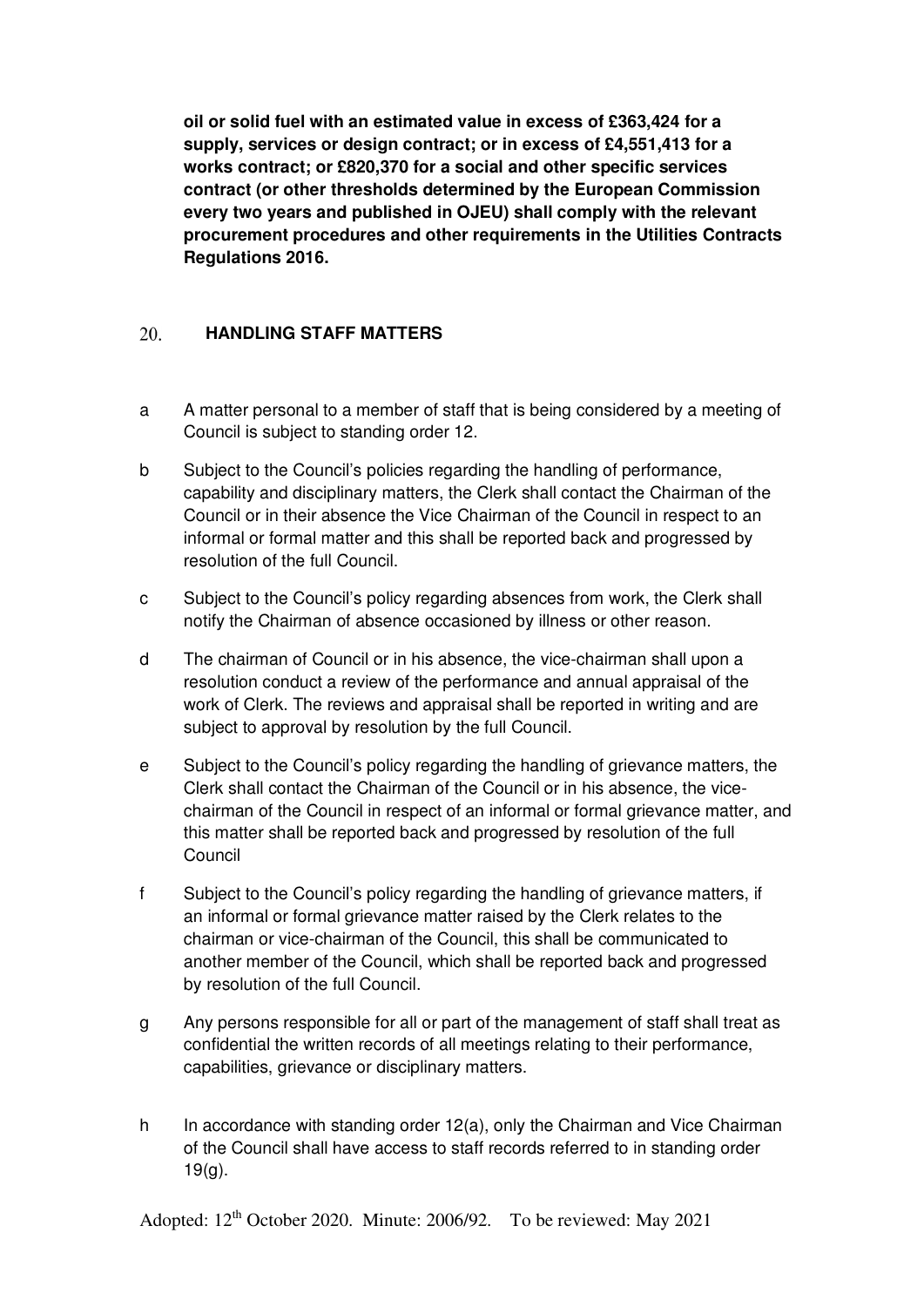#### **RESPONSIBILITIES TO PROVIDE INFORMATION**  21.

See also standing order 22.

- a **In accordance with freedom of information legislation, the Council shall publish information in accordance with its publication scheme and respond to requests for information held by the Council.**
- b. **The Council shall publish information in accordance with the requirements of the Smaller Authorities (Transparency Requirements) (England) Regulations 2015.**
- **RESPONSIBILITIES UNDER DATA PROTECTION LEGISLATION**  22. (Below is not an exclusive list).

See also standing order 12.

- a The Council may appoint a Data Protection Officer.
- b **The Council shall have policies and procedures in place to respond to an individual exercising statutory rights concerning his personal data.**
- c **The Council shall have a written policy in place for responding to and managing a personal data breach.**
- d **The Council shall keep a record of all personal data breaches comprising the facts relating to the personal data breach, its effects and the remedial action taken.**
- e **The Council shall ensure that information communicated in its privacy notice(s) is in an easily accessible and available form and kept up to date.**
- f **The Council shall maintain a written record of its processing activities.**

#### 23. **RELATIONS WITH THE PRESS/MEDIA**

a Requests from the press or other media for an oral or written comment or statement from the Council, its councillors or staff shall be handled in accordance with the Council's policy in respect of dealing with the press and/or other media.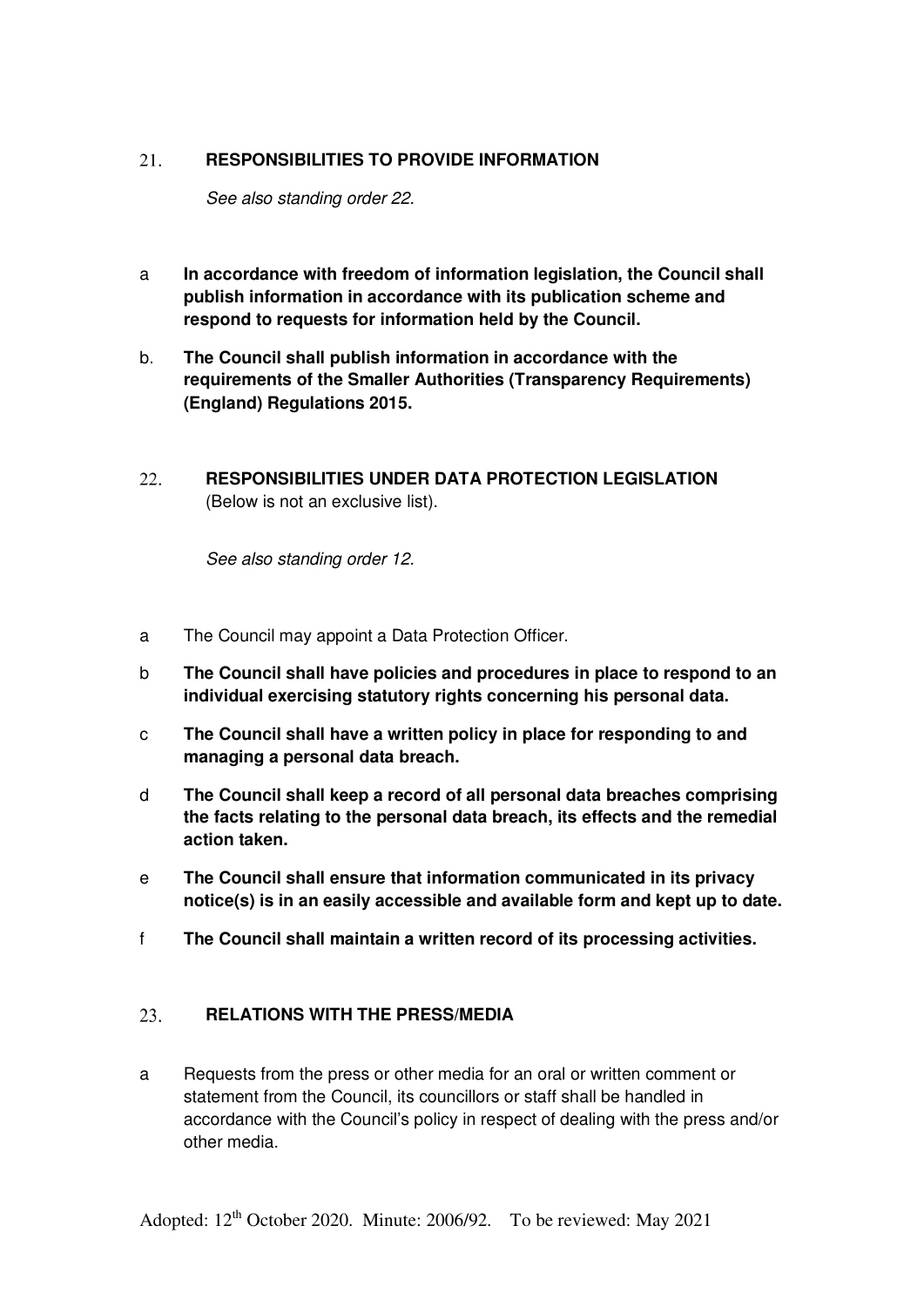#### 24. **EXECUTION AND SEALING OF LEGAL DEEDS**

See also standing orders  $16(b)(xii)$  and (xvii).

a A legal deed shall not be executed on behalf of the Council unless authorised by a resolution.

**Subject to standing order 24(a), any two councillors may sign, on behalf of the Council, any deed required by law and the Proper Officer shall witness their signatures.**

#### $25.$ **COMMUNICATING WITH DISTRICT AND COUNTY OR UNITARY COUNCILLORS**

- a An invitation to attend a meeting of the Council shall be sent, together with the agenda, to the divisional councillor(s) of the Unitary Council representing the area of the Council.
- b Unless the Council determines otherwise, a copy of each relevant correspondence sent to the Unitary Council shall be sent to divisional councillor(s) representing the area of the Council.
- c At the Chairman's discretion and with the approval of the council, a divisional member may be invited to speak during any item on the agenda to make a short statement and answer any questions.

#### 26. **RESTRICTIONS ON COUNCILLOR ACTIVITIES**

- a. Unless duly authorised no councillor shall:
	- i. inspect any land and/or premises which the Council has a right or duty to inspect; or
	- ii. issue orders, instructions or directions.
	- iii. incur any expenditure on behalf of the council or issue an instruction to incur expenditure.

#### 27. **STANDING ORDERS GENERALLY**